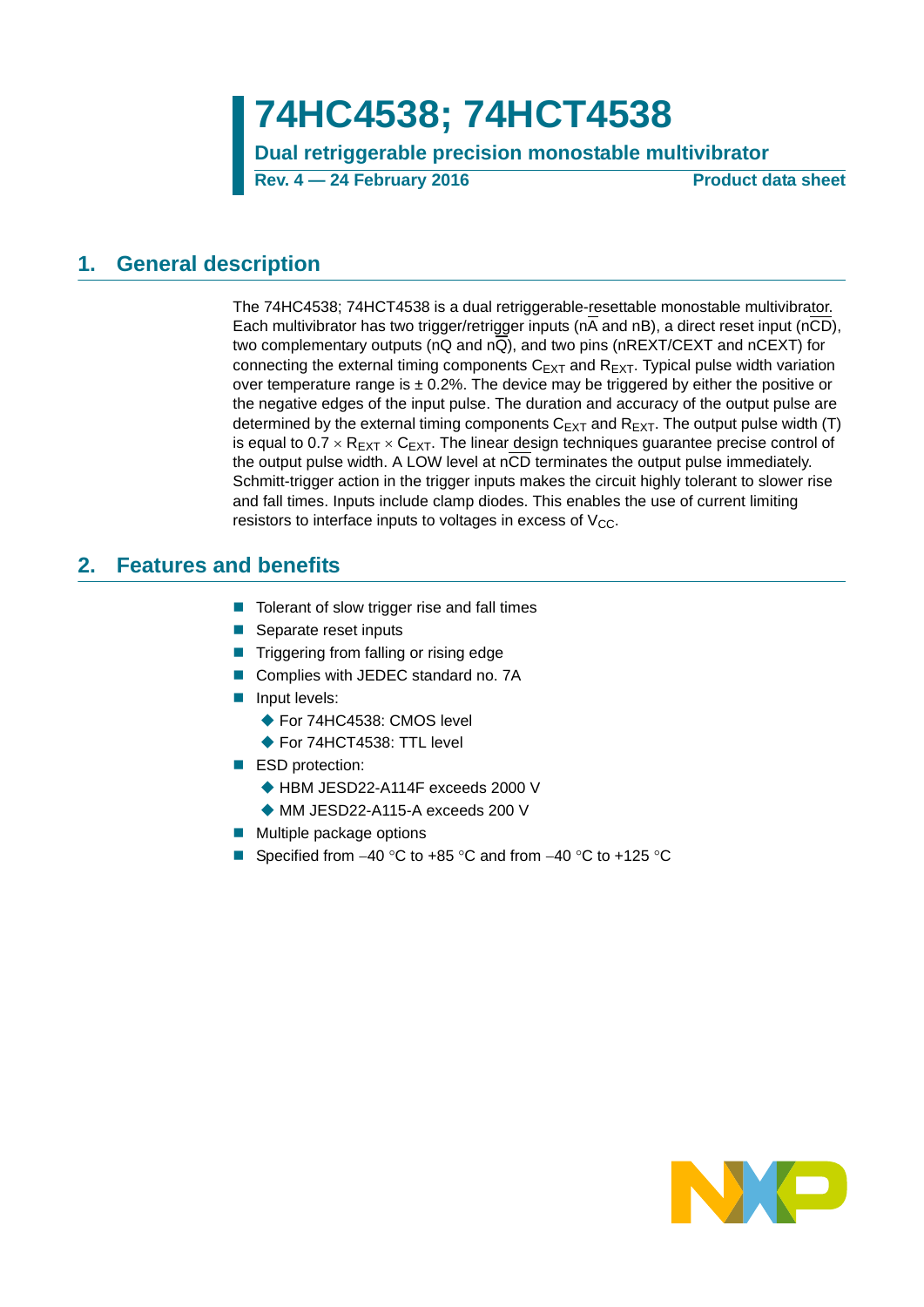**Dual retriggerable precision monostable multivibrator**

## <span id="page-1-0"></span>**3. Ordering information**

#### **Table 1. Ordering information**

| <b>Type number</b> | Package             |                    |                                                            |                |  |  |  |  |  |  |  |
|--------------------|---------------------|--------------------|------------------------------------------------------------|----------------|--|--|--|--|--|--|--|
|                    | Temperature range   | <b>Name</b>        | <b>Description</b>                                         | <b>Version</b> |  |  |  |  |  |  |  |
| 74HC4538D          | $-40$ °C to +125 °C | SO <sub>16</sub>   | plastic small outline package; 16 leads; body width 3.9 mm | SOT109-1       |  |  |  |  |  |  |  |
| 74HCT4538D         |                     |                    |                                                            |                |  |  |  |  |  |  |  |
| 74HC4538DB         | $-40$ °C to +125 °C | SSOP <sub>16</sub> | plastic shrink small outline package; 16 leads;            | SOT338-1       |  |  |  |  |  |  |  |
| 74HCT4538DB        |                     |                    | body width 5.3 mm                                          |                |  |  |  |  |  |  |  |
| 74HC4538PW         | $-40$ °C to +125 °C | TSSOP16            | plastic thin shrink small outline package; 16 leads;       | SOT403-1       |  |  |  |  |  |  |  |
| 74HCT4538PW        |                     |                    | body width 4.4 mm                                          |                |  |  |  |  |  |  |  |

# <span id="page-1-1"></span>**4. Functional diagram**

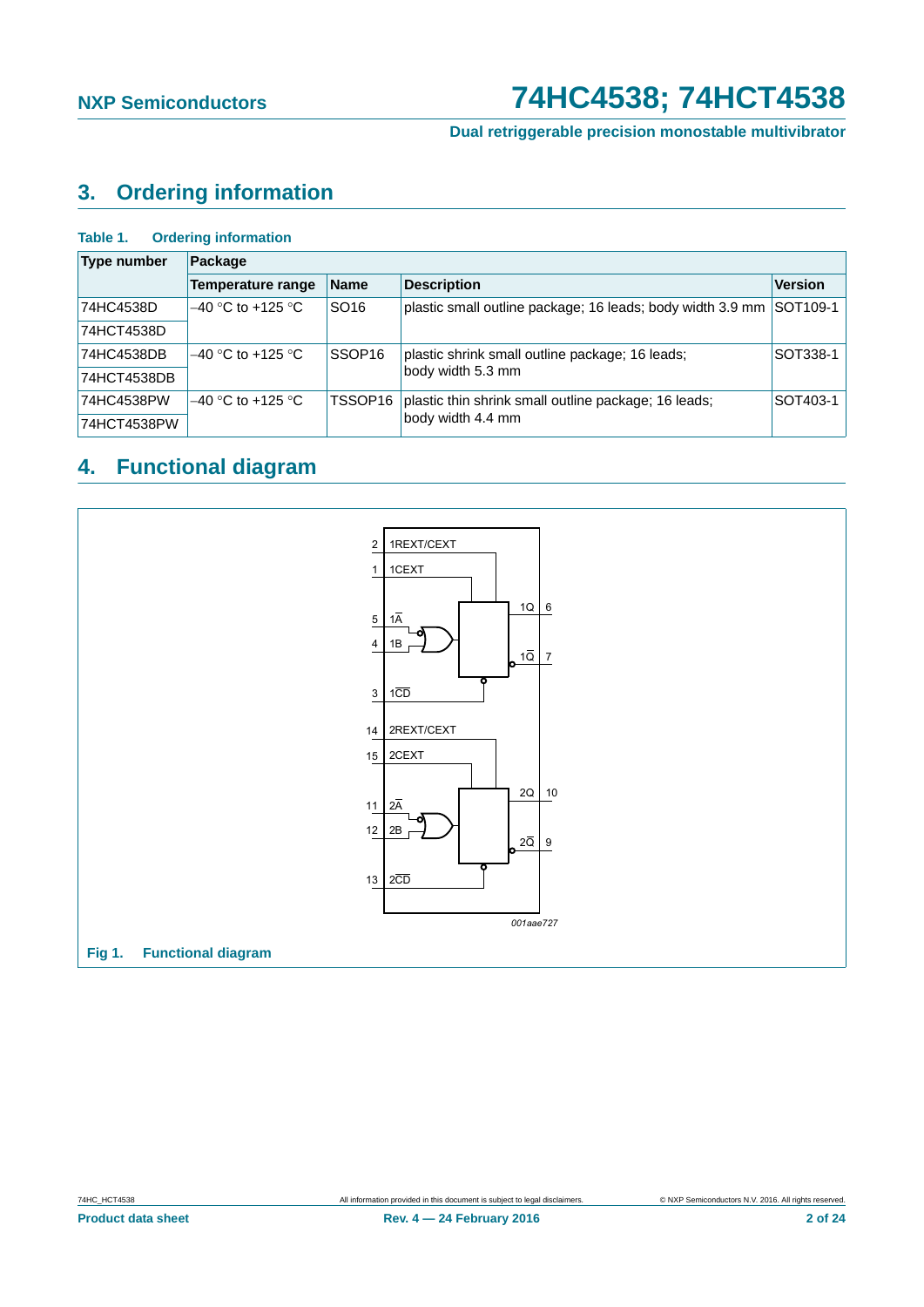Dual retriggerable precision monostable multivibrator

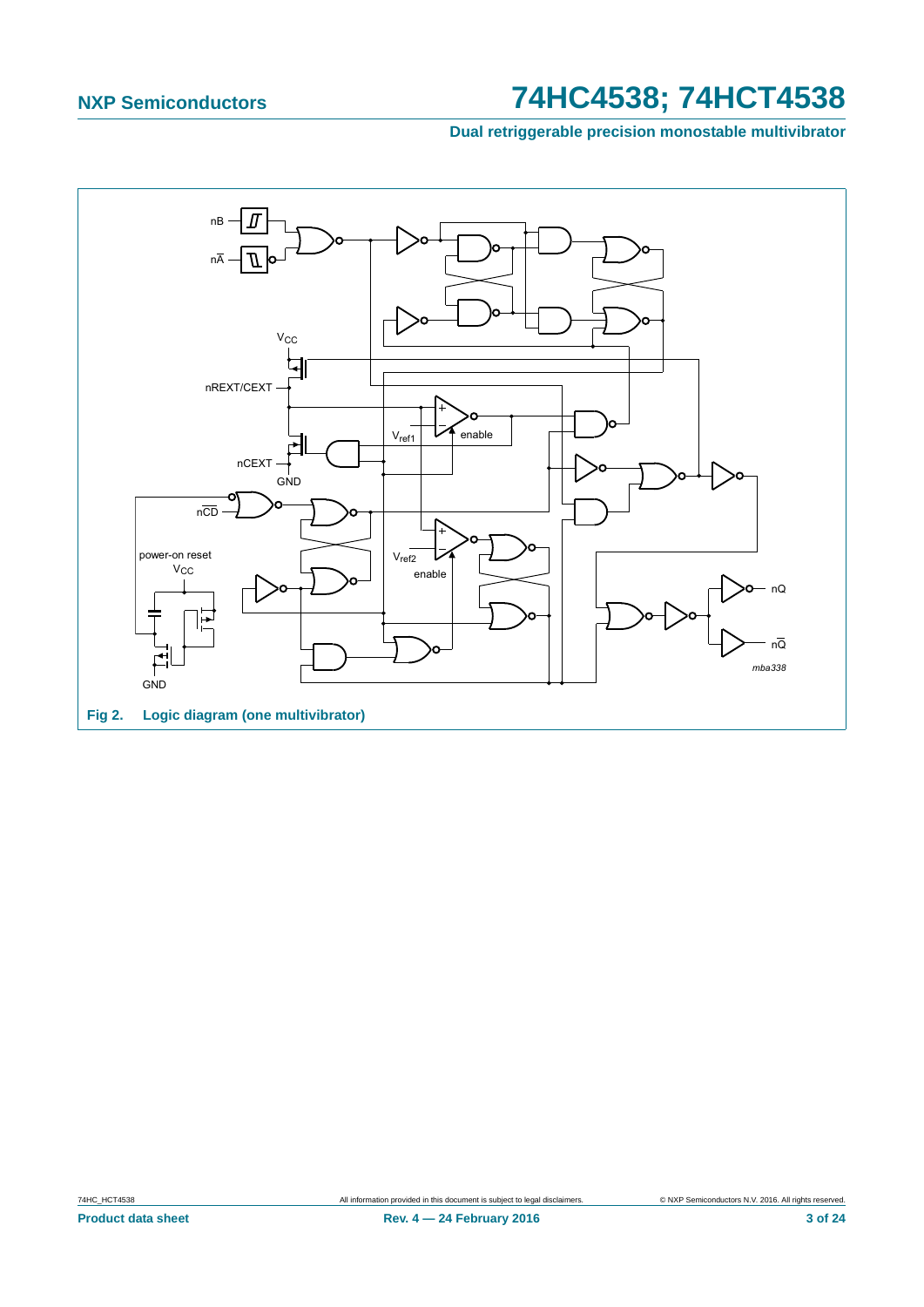**Dual retriggerable precision monostable multivibrator**

## <span id="page-3-0"></span>**5. Pinning information**

### **5.1 Pinning**

<span id="page-3-1"></span>

### **5.2 Pin description**

#### <span id="page-3-2"></span>**Table 2. Pin description**

| Symbol                            | Pin              | <b>Description</b>                                         |
|-----------------------------------|------------------|------------------------------------------------------------|
| 1CEXT, 2CEXT                      | 1, 15            | external capacitor connection (always connected to ground) |
| 1REXT/CEXT, 2REXT/CEXT            | 2, 14            | external capacitor/resistor connection                     |
| $1CD$ , $2CD$                     | 3, 13            | direct reset input (active LOW)                            |
| 1B, 2B                            | 4, 12            | input (LOW to HIGH triggered)                              |
| $1\overline{A}$ , $2\overline{A}$ | 5, 11            | input (HIGH to LOW triggered)                              |
| 1Q, 2Q                            | 6, 10            | output                                                     |
| $1\overline{Q}$ , $2\overline{Q}$ | $\overline{7,9}$ | complementary output (active LOW)                          |
| <b>GND</b>                        | 18               | ground (0 V)                                               |
| $V_{\rm CC}$                      | 16               | supply voltage                                             |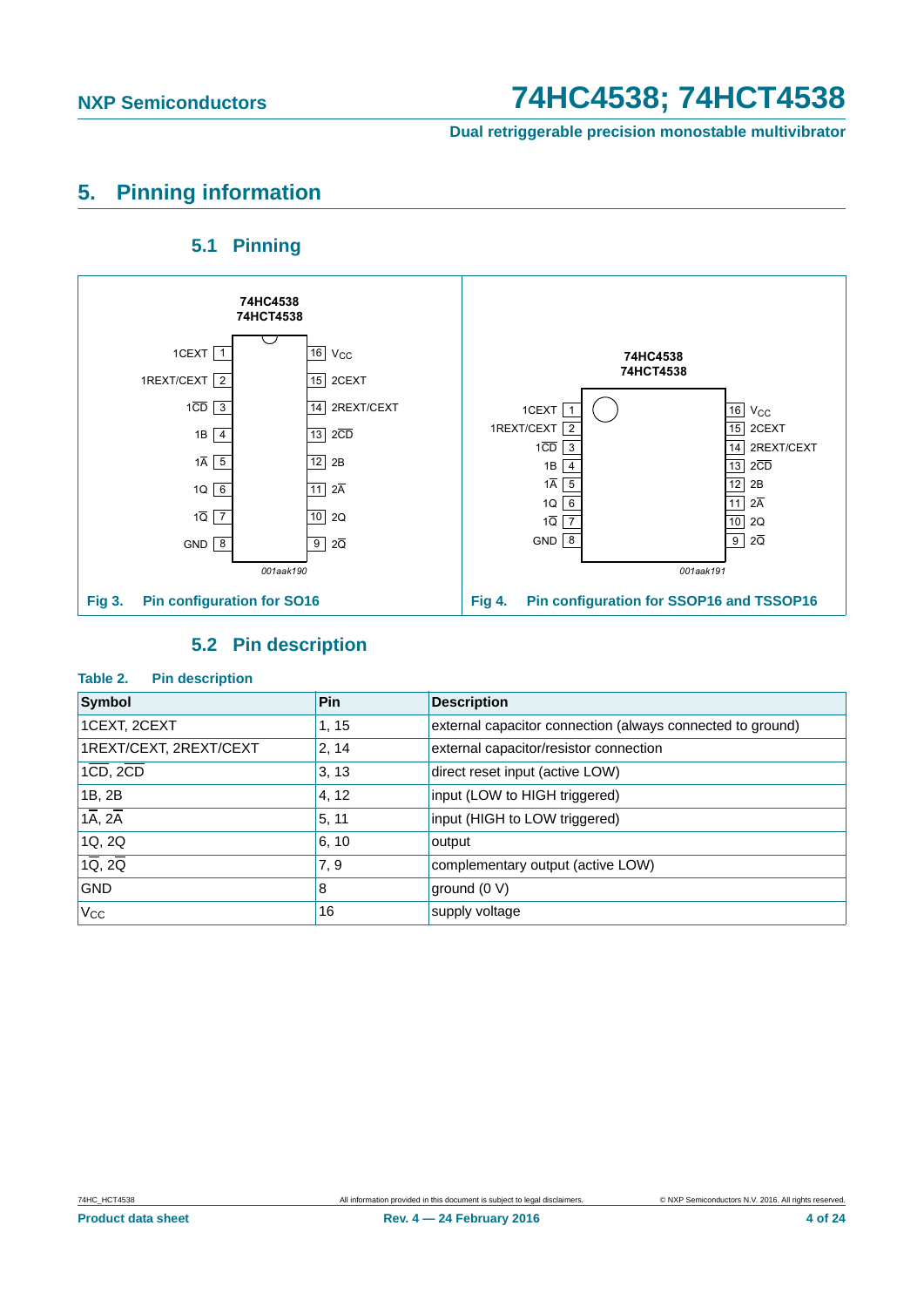**Dual retriggerable precision monostable multivibrator**

### <span id="page-4-0"></span>**6. Functional description**

#### **Table 3. Function table**

| Inputs |     | <b>Outputs</b> |             |    |  |  |
|--------|-----|----------------|-------------|----|--|--|
| nA     | ∣nB | nCD            | nQ          | nQ |  |  |
| N.     |     | IН             | <b>1979</b> |    |  |  |
| IH     |     | H              | المستقبل    |    |  |  |
| ΙX     |     |                | -           | Н  |  |  |

[1]  $H = HIGH$  voltage level;  $L = LOW$  voltage level;  $X = don't$  care;

 $\uparrow$  = positive-going transition;  $\downarrow$  = negative-going transition;

 $\Box$  = one HIGH level output pulse, with the pule width determined by C<sub>EXT</sub> and R<sub>EXT</sub>;

 $\overline{\bigcup}$  = one LOW level output pulse, with the pulse width determined by  $C_{EXT}$  and  $R_{EXT}$ .

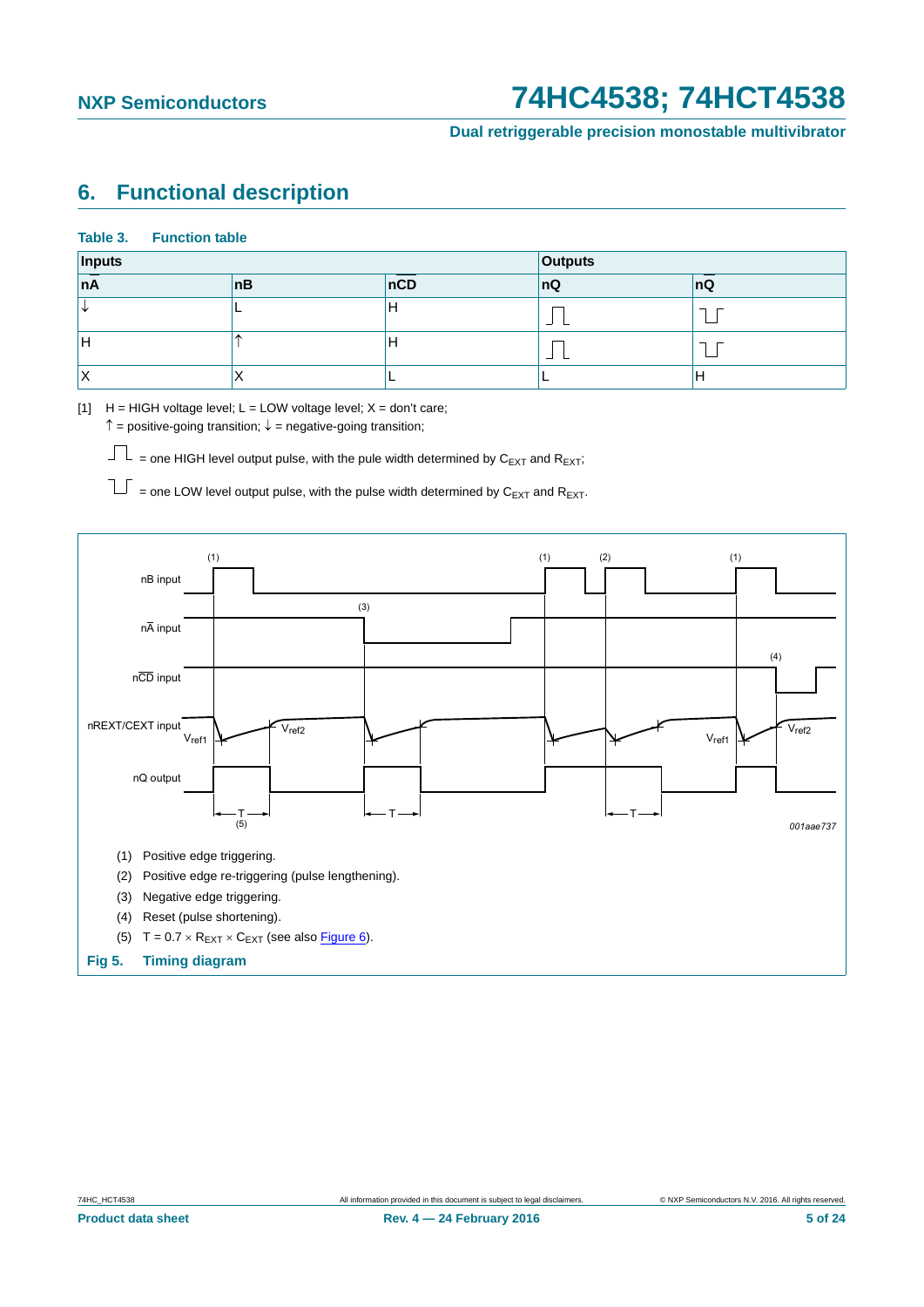#### **Dual retriggerable precision monostable multivibrator**



### <span id="page-5-4"></span><span id="page-5-0"></span>**7. Limiting values**

#### **Table 4. Limiting values**

*In accordance with the Absolute Maximum Rating System (IEC 60134). Voltages are referenced to GND (ground = 0 V).*

| <b>Symbol</b>                | <b>Parameter</b>        | <b>Conditions</b>                                                  |             | Min    | <b>Max</b>               | <b>Unit</b> |
|------------------------------|-------------------------|--------------------------------------------------------------------|-------------|--------|--------------------------|-------------|
| $V_{\rm CC}$                 | supply voltage          |                                                                    |             | $-0.5$ | $+7.0$                   | V           |
| $\vert I_{\mathsf{IK}}\vert$ | input clamping current  | $V_1$ < -0.5 V or $V_1$ > $V_{CC}$ + 0.5 V                         | $\boxed{1}$ |        | ±20                      | mA          |
| $I_{OK}$                     | output clamping current | $V_O$ < -0.5 V or $V_O$ > $V_{CC}$ + 0.5 V                         | $\boxed{1}$ |        | ±20                      | mA          |
| I <sub>O</sub>               | output current          | $V_{\text{O}} = -0.5 \text{ V}$ to $V_{\text{CC}} + 0.5 \text{ V}$ |             |        | ±25                      | mA          |
| $_{\rm lcc}$                 | supply current          |                                                                    |             |        | $+50$                    | mA          |
| <b>I</b> GND                 | ground current          |                                                                    |             | $-50$  | $\overline{\phantom{a}}$ | mA          |
| $T_{\text{stg}}$             | storage temperature     |                                                                    |             | $-65$  | $+150$                   | $^{\circ}C$ |
| $P_{\text{tot}}$             | total power dissipation | $T_{amb} = -40$ °C to +125 °C                                      |             |        |                          |             |
|                              |                         | SO <sub>16</sub> package                                           | $[2]$       |        | 500                      | mW          |
|                              |                         | (T)SSOP16 package                                                  | [3]         |        | 500                      | mW          |

<span id="page-5-1"></span>[1] The input and output voltage ratings may be exceeded if the input and output current ratings are observed.

<span id="page-5-3"></span>[2] P<sub>tot</sub> derates linearly with 8 mW/K above 70 °C.

<span id="page-5-2"></span>[3]  $P_{tot}$  derates linearly with 5.5 mW/K above 60 °C.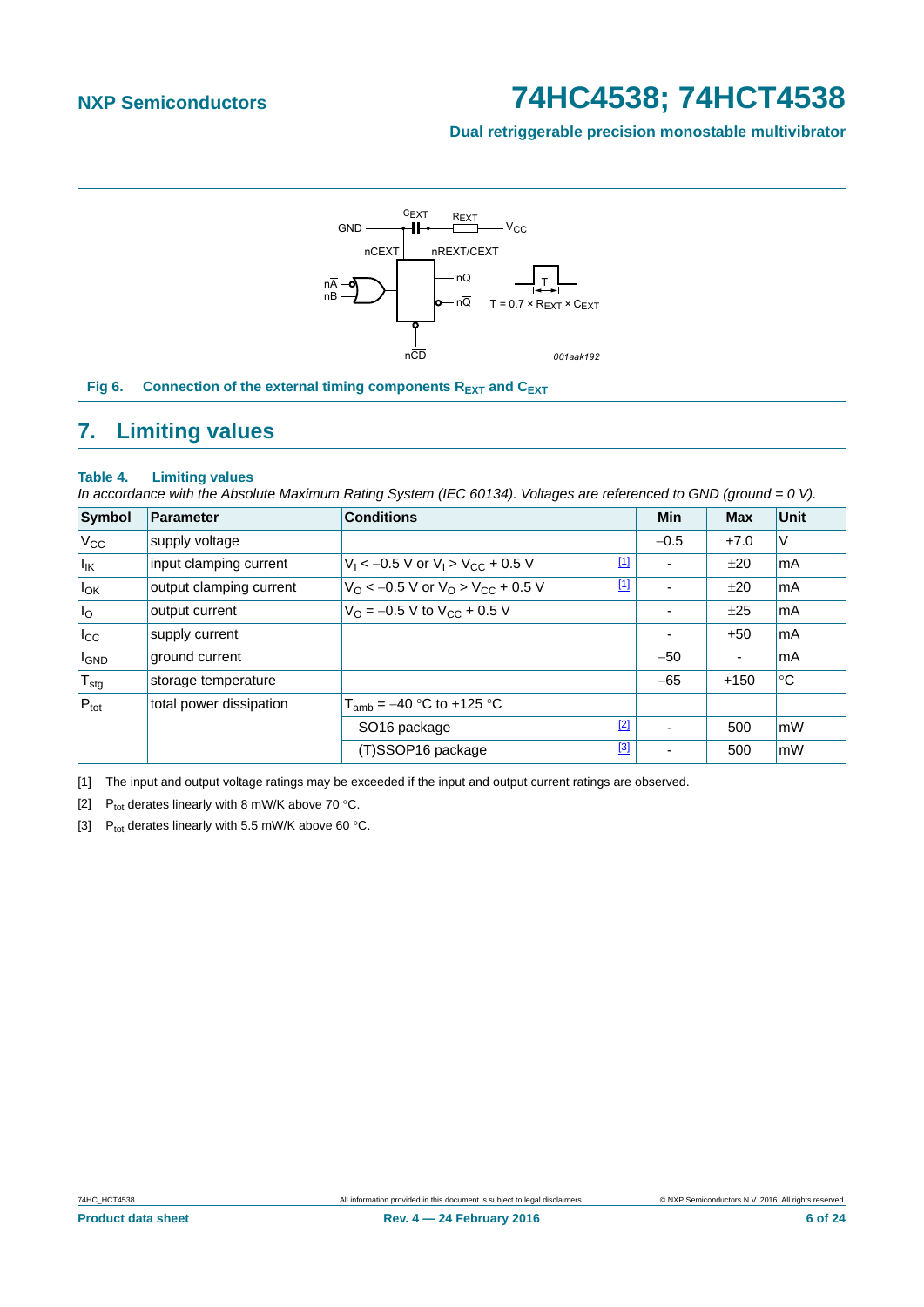**Dual retriggerable precision monostable multivibrator**

### <span id="page-6-0"></span>**8. Recommended operating conditions**

#### **Table 5. Recommended operating conditions**

 *Voltages are referenced to GND (ground = 0 V)*

| Symbol              | Parameter                           | <b>Conditions</b>    |             | 74HC4538                 |            |            | 74HCT4538                | <b>Unit</b>              |             |
|---------------------|-------------------------------------|----------------------|-------------|--------------------------|------------|------------|--------------------------|--------------------------|-------------|
|                     |                                     |                      | Min         | <b>Typ</b>               | <b>Max</b> | <b>Min</b> | <b>Typ</b>               | <b>Max</b>               |             |
| $V_{\rm CC}$        | supply voltage                      |                      | 2.0         | 5.0                      | 6.0        | 4.5        | 5.0                      | 5.5                      | ٧           |
| $V_{I}$             | input voltage                       |                      | $\mathbf 0$ | ٠                        | $V_{CC}$   | 0          | ٠                        | $V_{\rm CC}$             | V           |
| $V_{\rm O}$         | output voltage                      |                      | $\mathbf 0$ | ٠                        | $V_{CC}$   | 0          | ۰                        | $V_{\rm CC}$             | V           |
| $T_{amb}$           | ambient temperature                 |                      | $-40$       | $\overline{\phantom{a}}$ | $+125$     | $-40$      | ٠                        | $+125$                   | $^{\circ}C$ |
| $\Delta t/\Delta V$ | input transition rise and fall rate | $V_{\rm CC}$ = 2.0 V | ۰           | ٠                        | 625        |            | $\overline{\phantom{a}}$ | $\blacksquare$           | ns/V        |
|                     |                                     | $V_{\rm CC}$ = 4.5 V | ٠           | 1.67                     | 139        | ٠          | 1.67                     | 139                      | ns/V        |
|                     |                                     | $V_{CC} = 6.0 V$     | ۰           | ٠                        | 83         |            | $\overline{\phantom{a}}$ | $\overline{\phantom{a}}$ | ns/V        |

## <span id="page-6-1"></span>**9. Static characteristics**

#### **Table 6. Static characteristics**

*At recommended operating conditions; voltages are referenced to GND (ground = 0 V).*

|                           | Symbol Parameter<br>25 °C<br><b>Conditions</b> |                                                                                                                   |                |                              |                |                          |                |                |                          |         |
|---------------------------|------------------------------------------------|-------------------------------------------------------------------------------------------------------------------|----------------|------------------------------|----------------|--------------------------|----------------|----------------|--------------------------|---------|
|                           |                                                |                                                                                                                   | <b>Min</b>     | <b>Typ</b>                   | <b>Max</b>     | <b>Min</b>               | <b>Max</b>     | Min            | <b>Max</b>               |         |
| 74HC4538                  |                                                |                                                                                                                   |                |                              |                |                          |                |                |                          |         |
| $V_{\text{IH}}$           | HIGH-level                                     | $V_{\rm CC} = 2.0 V$                                                                                              | 1.5            | 1.2                          | $\blacksquare$ | 1.5                      | $\blacksquare$ | 1.5            | $\overline{a}$           | V       |
|                           | input voltage                                  | $V_{CC} = 4.5 V$                                                                                                  | 3.15           | 2.4                          |                | 3.15                     |                | 3.15           |                          | V       |
|                           |                                                | $V_{CC} = 6.0 V$                                                                                                  | 4.2            | 3.2                          |                | 4.2                      | $\blacksquare$ | 4.2            |                          | $\vee$  |
| $V_{IL}$                  | LOW-level                                      | $V_{CC} = 2.0 V$                                                                                                  | ä,             | 0.8                          | 0.5            |                          | 0.5            | ÷,             | 0.5                      | V       |
|                           | input voltage                                  | $V_{CC} = 4.5 V$                                                                                                  | ä,             | 2.1                          | 1.35           | $\blacksquare$           | 1.35           | $\overline{a}$ | 1.35                     | V       |
|                           |                                                | $V_{CC}$ = 6.0 V                                                                                                  | $\blacksquare$ | 2.8                          | 1.8            | $\blacksquare$           | 1.8            | ä,             | 1.8                      | V       |
| $V_{OH}$                  | <b>HIGH-level</b>                              | $V_I = V_{IH}$ or $V_{IL}$                                                                                        |                |                              |                |                          |                |                |                          |         |
|                           | output voltage                                 | $I_{\text{O}} = -20 \mu\text{A}$ ; $V_{\text{CC}} = 2.0 \text{ V}$                                                | 1.9            | 2.0                          | $\blacksquare$ | 1.9                      | ÷,             | 1.9            | ÷,                       | V       |
|                           |                                                | $I_{\Omega}$ = -20 µA; $V_{\text{CC}}$ = 4.5 V                                                                    | 4.4            | 4.5                          |                | 4.4                      | L,             | 4.4            |                          | V       |
|                           |                                                | $I_{\text{O}} = -20 \mu\text{A}$ ; $V_{\text{CC}} = 6.0 \text{ V}$                                                | 5.9            | 6.0                          | $\blacksquare$ | 5.9                      | $\blacksquare$ | 5.9            | $\overline{\phantom{a}}$ | V       |
|                           |                                                | $I_{\text{O}} = -4.0 \text{ mA}$ ; $V_{\text{CC}} = 4.5 \text{ V}$                                                | 3.98           | 4.32                         |                | 3.84                     |                | 3.7            |                          | V       |
|                           |                                                | $I_{\text{O}} = -5.2 \text{ mA}$ ; $V_{\text{CC}} = 6.0 \text{ V}$                                                | 5.48           | 5.81                         | $\blacksquare$ | 5.34                     | $\overline{a}$ | 5.2            | ä,                       | V       |
| $V_{OL}$                  | LOW-level                                      | $V_I = V_{IH}$ or $V_{II}$                                                                                        |                |                              |                |                          |                |                |                          |         |
|                           | output voltage                                 | $I_{\Omega}$ = 20 µA; $V_{\text{CC}}$ = 2.0 V                                                                     | $\blacksquare$ | $\mathbf 0$                  | 0.1            | ÷,                       | 0.1            | ÷,             | 0.1                      | V       |
|                           |                                                | $I_{\text{O}}$ = 20 µA; $V_{\text{CC}}$ = 4.5 V                                                                   | $\blacksquare$ | $\mathbf 0$                  | 0.1            | $\blacksquare$           | 0.1            | $\blacksquare$ | 0.1                      | V       |
|                           |                                                | $I_{\text{O}}$ = 20 µA; $V_{\text{CC}}$ = 6.0 V                                                                   | $\blacksquare$ | 0                            | 0.1            |                          | 0.1            | ä,             | 0.1                      | V       |
|                           |                                                | $I_{\text{O}}$ = 4.0 mA; $V_{\text{CC}}$ = 4.5 V                                                                  | $\blacksquare$ | 0.15                         | 0.26           |                          | 0.33           | L,             | 0.4                      | $\vee$  |
|                           |                                                | $I_{\text{O}} = 5.2 \text{ mA}$ ; $V_{\text{CC}} = 6.0 \text{ V}$                                                 | $\blacksquare$ | 0.16                         | 0.26           | $\overline{\phantom{0}}$ | 0.33           | ä,             | 0.4                      | $\vee$  |
| $\mathbf{I}_{\mathrm{L}}$ | input leakage<br>current                       | $V_1 = V_{CC}$ or GND;<br>$V_{CC} = 6.0 V$                                                                        | L,             |                              | ±0.1           |                          | ±1             |                | ±1                       | μA      |
|                           |                                                | pin nREXT/CEXT;<br>$V_1 = 2.0 V$ or GND; other<br>inputs at V <sub>CC</sub> or GND;<br>$V_{\text{CC}} = 6.0 V 11$ | ä,             | $\qquad \qquad \blacksquare$ | ±0.5           |                          | ±5             | ÷.             | ±10                      | $\mu$ A |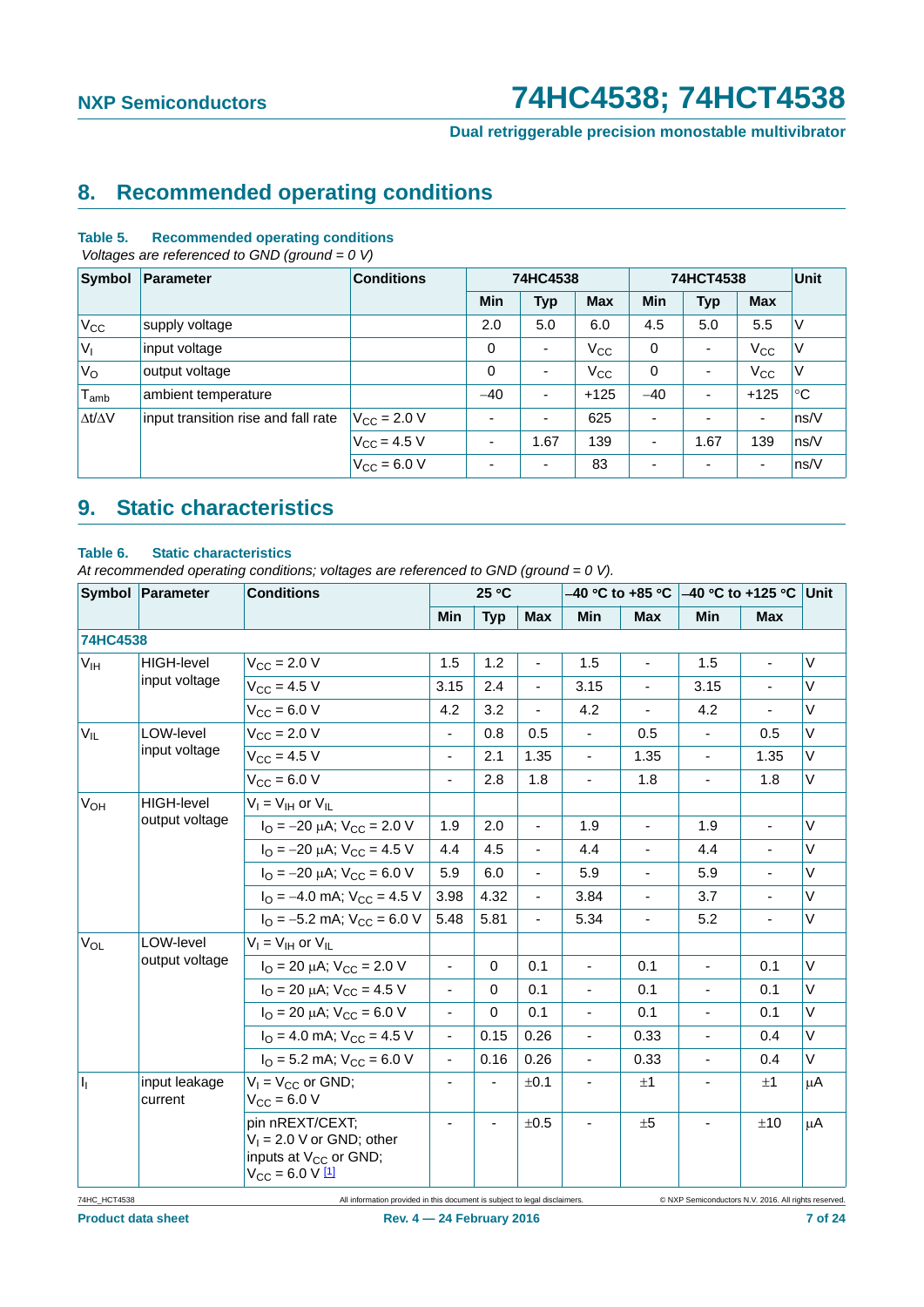### **Dual retriggerable precision monostable multivibrator**

|                           | Symbol Parameter                   | <b>Conditions</b>                                                                                            |                          | 25 °C       |            |                |                          |                              | –40 °C to +85 °C  –40 °C to +125 °C | Unit    |
|---------------------------|------------------------------------|--------------------------------------------------------------------------------------------------------------|--------------------------|-------------|------------|----------------|--------------------------|------------------------------|-------------------------------------|---------|
|                           |                                    |                                                                                                              | Min                      | <b>Typ</b>  | <b>Max</b> | <b>Min</b>     | <b>Max</b>               | Min                          | <b>Max</b>                          |         |
| $I_{\rm CC}$              | supply current                     | $V_1 = V_{CC}$ or GND; $I_0 = 0$ A;<br>$V_{\rm CC} = 6.0 V$                                                  |                          |             | 8.0        |                | 80                       | $\overline{\phantom{a}}$     | 160                                 | $\mu$ A |
| C <sub>1</sub>            | input<br>capacitance               |                                                                                                              | $\overline{\phantom{a}}$ | 3.5         |            |                |                          |                              |                                     | pF      |
| 74HCT4538                 |                                    |                                                                                                              |                          |             |            |                |                          |                              |                                     |         |
| V <sub>IH</sub>           | <b>HIGH-level</b><br>input voltage | $V_{CC}$ = 4.5 V to 5.5 V                                                                                    | 2.0                      | 1.6         |            | 2.0            |                          | 2.0                          |                                     | V       |
| $V_{IL}$                  | LOW-level<br>input voltage         | $V_{CC}$ = 4.5 V to 5.5 V                                                                                    | $\overline{\phantom{a}}$ | 1.2         | 0.8        |                | 0.8                      | $\blacksquare$               | 0.8                                 | V       |
| <b>V<sub>OH</sub></b>     | <b>HIGH-level</b>                  | $V_1 = V_{1H}$ or $V_{1L}$ ; $V_{CC} = 4.5$ V                                                                |                          |             |            |                |                          |                              |                                     |         |
|                           | output voltage                     | $I_{\text{O}} = -20 \mu A$                                                                                   | 4.4                      | 4.5         | ٠          | 4.4            | $\blacksquare$           | 4.4                          | $\blacksquare$                      | V       |
|                           |                                    | $I_{\Omega} = -4.0$ mA                                                                                       | 3.98                     | 4.32        |            | 3.84           |                          | 3.7                          |                                     | V       |
| $V_{OL}$                  | LOW-level                          | $V_1 = V_{1H}$ or $V_{1L}$ ; $V_{CC} = 4.5$ V                                                                |                          |             |            |                |                          |                              |                                     |         |
|                           | output voltage                     | $I_{\text{O}}$ = 20 µA; $V_{\text{CC}}$ = 4.5 V                                                              | $\blacksquare$           | $\mathbf 0$ | 0.1        |                | 0.1                      | $\blacksquare$               | 0.1                                 | $\vee$  |
|                           |                                    | $I_{\Omega}$ = 4.0 mA; $V_{\text{CC}}$ = 4.5 V                                                               | ÷,                       | 0.15        | 0.26       | $\blacksquare$ | 0.33                     | $\blacksquare$               | 0.4                                 | V       |
| $\mathbf{I}_{\mathbf{I}}$ | input leakage<br>current           | $V_1 = V_{CC}$ or GND;<br>$V_{\text{CC}} = 5.5 V$                                                            | ÷,                       |             | ±0.1       |                | ±1                       | $\qquad \qquad \blacksquare$ | ±1                                  | uA      |
|                           |                                    | pin nREXT/CEXT;<br>$V_1 = 2.0$ V or GND; other<br>inputs at V <sub>CC</sub> or GND;<br>$V_{CC}$ = 5.5 V $11$ | ä,                       | ÷,          | ±0.5       |                | ±5                       | $\blacksquare$               | ±10                                 | $\mu$ A |
| $I_{\rm CC}$              | supply current                     | $V_1 = V_{CC}$ or GND; $I_Q = 0$ A;<br>$V_{\text{CC}} = 5.5 V$                                               | $\blacksquare$           | ÷,          | 8.0        |                | 80                       | $\blacksquare$               | 160                                 | $\mu$ A |
| $\Delta I_{CC}$           | additional<br>supply current       | $V_1 = V_{CC} - 2.1$ V; $I_Q = 0$ A;<br>other inputs at V <sub>CC</sub> or GND;<br>$V_{CC}$ = 4.5 V to 5.5 V |                          |             |            |                |                          |                              |                                     |         |
|                           |                                    | pin nA, nB                                                                                                   | $\overline{\phantom{a}}$ | 50          | 180        | $\blacksquare$ | 225                      | $\blacksquare$               | 245                                 | μA      |
|                           |                                    | pin nCD                                                                                                      | ÷,                       | 65          | 234        |                | 293                      | $\mathbf{r}$                 | 319                                 | μA      |
| C <sub>1</sub>            | input<br>capacitance               |                                                                                                              | ä,                       | 3.5         |            |                | $\overline{\phantom{a}}$ | $\blacksquare$               | $\overline{\phantom{0}}$            | рF      |

#### **Table 6. Static characteristics** *…continued*

*At recommended operating conditions; voltages are referenced to GND (ground = 0 V).*

<span id="page-7-0"></span>[1] This measurement can only be carried out after a trigger pulse is applied.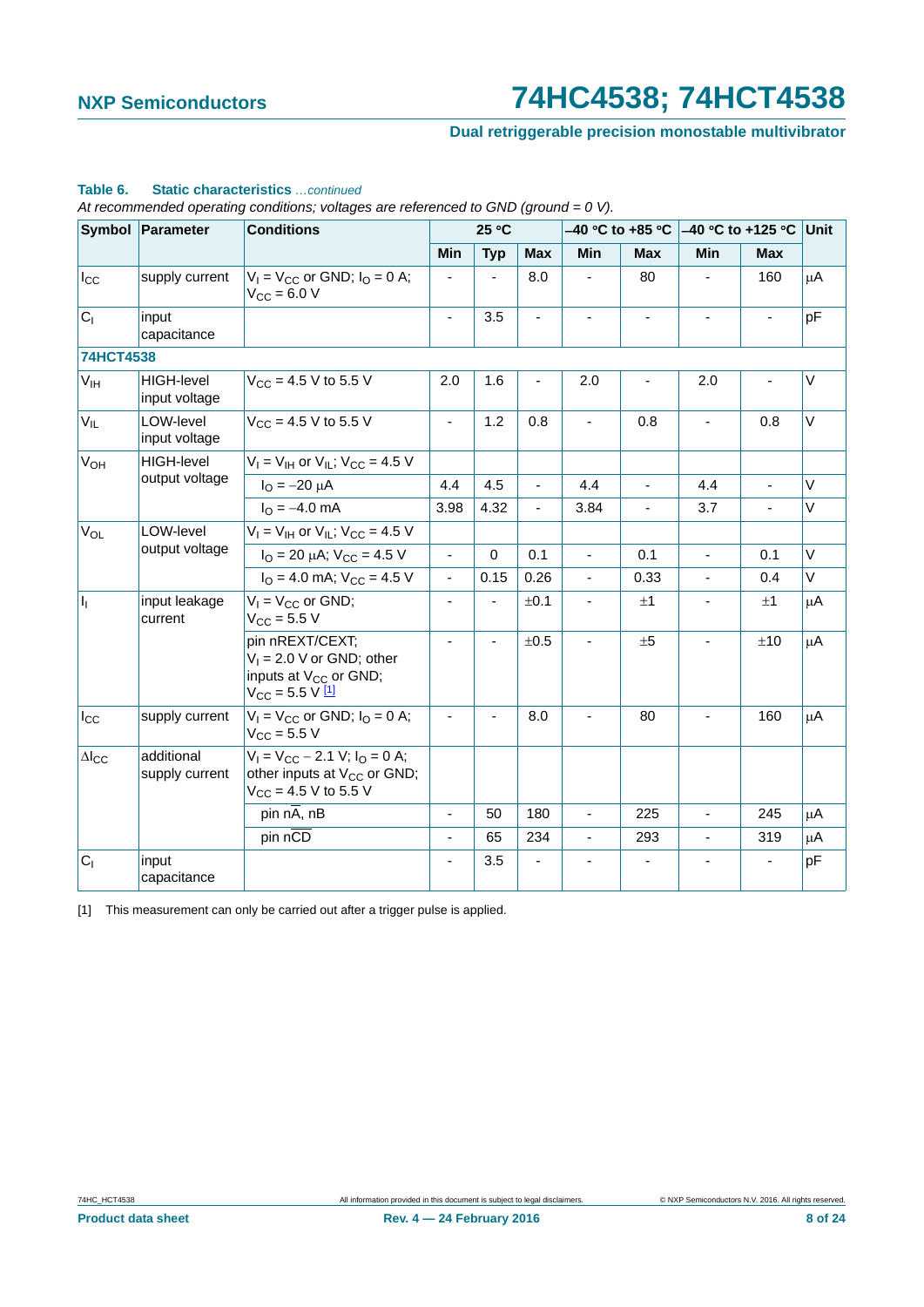**Dual retriggerable precision monostable multivibrator**

## <span id="page-8-0"></span>**10. Dynamic characteristics**

#### **Table 7. Dynamic characteristics**

*Voltages are referenced to GND (ground = 0 V); for test circuit see [Figure 9](#page-13-0).*

|                  | Symbol Parameter                  | <b>Conditions</b>                                         |                          | 25 °C              |                          |                          | $-40$ °C to<br>+85 °C | $-40$ °C to<br>+125 °C       |            | Unit |
|------------------|-----------------------------------|-----------------------------------------------------------|--------------------------|--------------------|--------------------------|--------------------------|-----------------------|------------------------------|------------|------|
|                  |                                   |                                                           | <b>Min</b>               | Typ <sup>[1]</sup> | <b>Max</b>               | Min                      | <b>Max</b>            | Min                          | <b>Max</b> |      |
| 74HC4538         |                                   |                                                           |                          |                    |                          |                          |                       |                              |            |      |
| t <sub>PLH</sub> | LOW to HIGH<br>propagation        | $n\overline{A}$ , nB to nQ;<br>see Figure 7               |                          |                    |                          |                          |                       |                              |            |      |
|                  | delay                             | $V_{\text{CC}} = 2.0 V$                                   | $\blacksquare$           | 85                 | 265                      | $\blacksquare$           | 330                   | $\blacksquare$               | 400        | ns   |
|                  |                                   | $V_{CC}$ = 4.5 V                                          | $\blacksquare$           | 31                 | 53                       | $\overline{\phantom{a}}$ | 66                    | $\blacksquare$               | 80         | ns   |
|                  |                                   | $V_{CC}$ = 5.0 V; C <sub>L</sub> = 15 pF                  | ä,                       | 27                 | $\overline{\phantom{a}}$ | $\blacksquare$           | $\blacksquare$        | $\qquad \qquad \blacksquare$ | ä,         | ns   |
|                  |                                   | $V_{\text{CC}} = 6.0 V$                                   | $\blacksquare$           | 25                 | 45                       | $\blacksquare$           | 56                    | ä,                           | 68         | ns   |
|                  |                                   | $n\overline{CD}$ to $n\overline{Q}$ ; see Figure 7        |                          |                    |                          |                          |                       |                              |            |      |
|                  |                                   | $V_{\text{CC}}$ = 2.0 V                                   | ÷,                       | 83                 | 265                      | $\blacksquare$           | 340                   | $\blacksquare$               | 400        | ns   |
|                  |                                   | $V_{\text{CC}} = 4.5 V$                                   | $\blacksquare$           | 30                 | 53                       | $\blacksquare$           | 68                    | ä,                           | 80         | ns   |
|                  |                                   | $V_{CC}$ = 6.0 V                                          | ÷,                       | 24                 | 45                       | $\blacksquare$           | 58                    | ä,                           | 68         | ns   |
| t <sub>PHL</sub> | <b>HIGH to LOW</b><br>propagation | $n\overline{A}$ , nB to $n\overline{Q}$ ;<br>see Figure 7 |                          |                    |                          |                          |                       |                              |            |      |
|                  | delay                             | $V_{CC}$ = 2.0 V                                          | $\blacksquare$           | 83                 | 265                      | $\blacksquare$           | 330                   | ä,                           | 400        | ns   |
|                  |                                   | $V_{\text{CC}} = 4.5 V$                                   | ÷,                       | 30                 | 53                       | $\blacksquare$           | 66                    | ÷,                           | 80         | ns   |
|                  |                                   | $V_{CC}$ = 5.0 V; C <sub>L</sub> = 15 pF                  | ÷,                       | 27                 | $\blacksquare$           | $\mathbf{r}$             | $\blacksquare$        | ÷,                           | ÷,         | ns   |
|                  |                                   | $V_{CC} = 6.0 V$                                          | $\blacksquare$           | 24                 | 45                       | $\overline{\phantom{a}}$ | 56                    | $\blacksquare$               | 68         | ns   |
|                  |                                   | nCD to nQ; see Figure 7                                   |                          |                    |                          |                          |                       |                              |            |      |
|                  |                                   | $V_{\text{CC}} = 2.0 V$                                   | ÷,                       | 80                 | 265                      | $\blacksquare$           | 330                   | ÷,                           | 400        | ns   |
|                  |                                   | $V_{CC}$ = 4.5 V                                          | $\overline{\phantom{a}}$ | 29                 | 53                       | $\blacksquare$           | 66                    | ÷,                           | 80         | ns   |
|                  |                                   | $V_{CC} = 6.0 V$                                          | $\overline{\phantom{a}}$ | 23                 | 45                       | $\overline{\phantom{a}}$ | 56                    | $\blacksquare$               | 68         | ns   |
| $ t_t $          | transition time                   | $nQ$ and $nQ$ ; see Figure 7<br>$[2]$                     |                          |                    |                          |                          |                       |                              |            |      |
|                  |                                   | $V_{\text{CC}} = 2.0 V$                                   | ÷.                       | 19                 | 75                       | ÷.                       | 95                    | $\frac{1}{2}$                | 119        | ns   |
|                  |                                   | $V_{CC} = 4.5 V$                                          | $\overline{\phantom{a}}$ | $\overline{7}$     | 15                       | $\blacksquare$           | 19                    | $\blacksquare$               | 22         | ns   |
|                  |                                   | $V_{CC}$ = 6.0 V                                          | ä,                       | 6                  | 13                       | ÷,                       | 16                    | ÷,                           | 19         | ns   |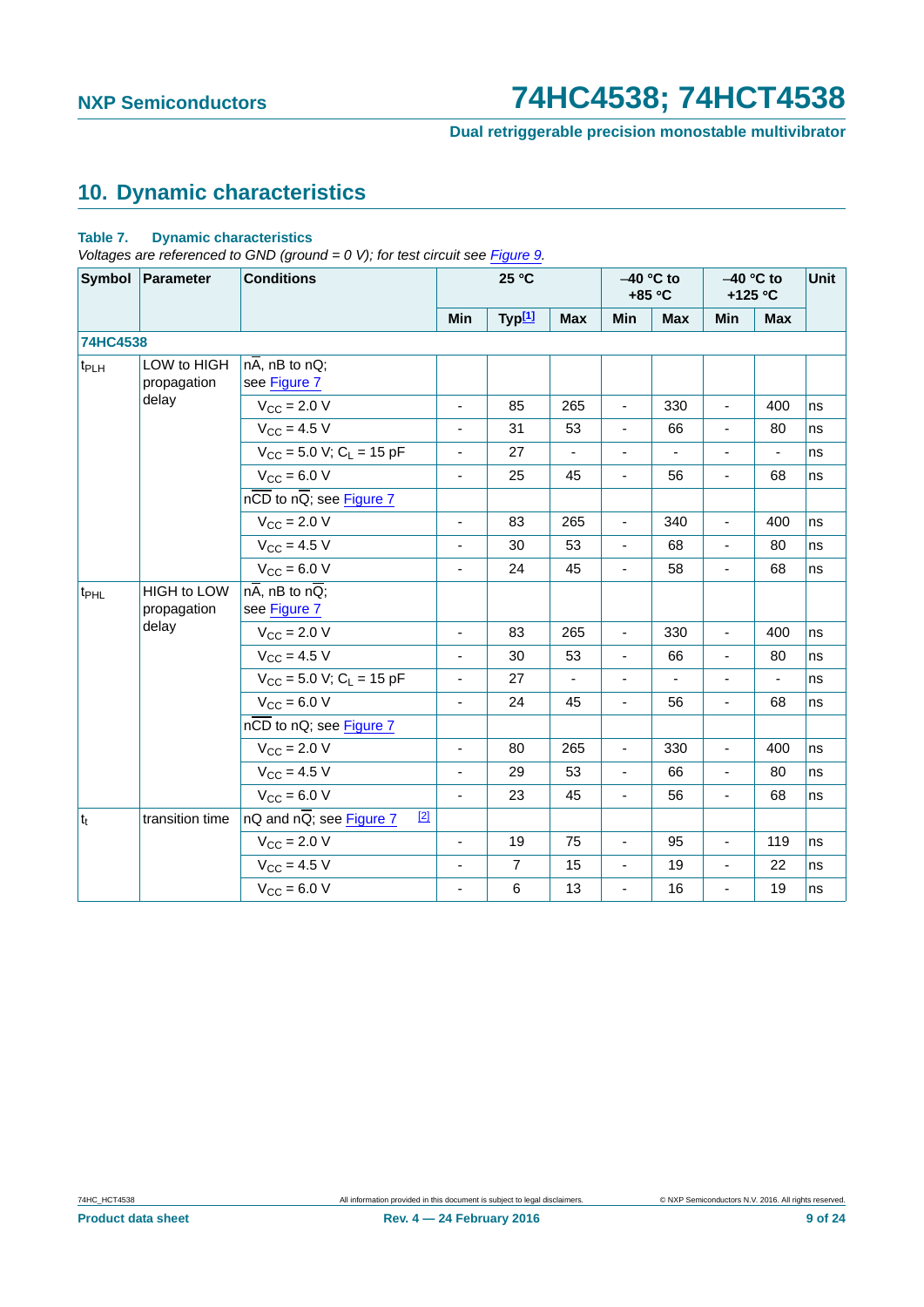### **Dual retriggerable precision monostable multivibrator**

|                    | Symbol Parameter                    | <b>Conditions</b>                                                                    |                | 25 °C              |                              |                          | $-40$ °C to<br>+85 °C    |                          | $-40$ °C to<br>+125 °C       | Unit |
|--------------------|-------------------------------------|--------------------------------------------------------------------------------------|----------------|--------------------|------------------------------|--------------------------|--------------------------|--------------------------|------------------------------|------|
|                    |                                     |                                                                                      | Min            | Typ <sup>[1]</sup> | <b>Max</b>                   | Min                      | <b>Max</b>               | Min                      | <b>Max</b>                   |      |
| $ t_W $            | pulse width                         | nA LOW; see Figure 8                                                                 |                |                    |                              |                          |                          |                          |                              |      |
|                    |                                     | $V_{\text{CC}}$ = 2.0 V                                                              | 80             | 17                 |                              | 100                      |                          | 120                      |                              | ns   |
|                    |                                     | $V_{CC} = 4.5 V$                                                                     | 16             | 6                  |                              | 20                       |                          | 24                       | ÷,                           | ns   |
|                    |                                     | $V_{CC}$ = 6.0 V                                                                     | 14             | 5                  | $\blacksquare$               | 17                       | $\overline{\phantom{a}}$ | 20                       | $\qquad \qquad \blacksquare$ | ns   |
|                    |                                     | nB HIGH; see Figure 8                                                                |                |                    |                              |                          |                          |                          |                              |      |
|                    |                                     | $V_{CC}$ = 2.0 V                                                                     | 80             | 17                 | $\blacksquare$               | 100                      | $\blacksquare$           | 120                      | $\blacksquare$               | ns   |
|                    |                                     | $V_{CC} = 4.5 V$                                                                     | 16             | 6                  | ÷,                           | 20                       | ÷,                       | 24                       | ÷,                           | ns   |
|                    |                                     | $V_{CC}$ = 6.0 V                                                                     | 14             | 5                  | $\blacksquare$               | 17                       | $\blacksquare$           | 20                       | ÷,                           | ns   |
|                    |                                     | nCD LOW; see Figure 8                                                                |                |                    |                              |                          |                          |                          |                              |      |
|                    |                                     | $V_{\text{CC}} = 2.0 V$                                                              | 80             | 19                 | $\blacksquare$               | 100                      | $\blacksquare$           | 120                      | $\blacksquare$               | ns   |
|                    |                                     | $V_{CC}$ = 4.5 V                                                                     | 16             | $\overline{7}$     | $\qquad \qquad \blacksquare$ | 20                       | $\overline{\phantom{a}}$ | 24                       | $\overline{\phantom{a}}$     | ns   |
|                    |                                     | $V_{CC} = 6.0 V$                                                                     | 14             | $\,6$              | ä,                           | 17                       | $\overline{\phantom{a}}$ | 20                       | $\blacksquare$               | ns   |
|                    |                                     | $nQ$ and $n\overline{Q}$ HIGH or LOW;<br>see Figure 8                                |                |                    |                              |                          |                          |                          |                              |      |
|                    |                                     | $V_{CC} = 5.0 V;$<br>$C_{EXT} = 0.1 \mu F;$<br>$R_{\text{EXT}} = 10 \text{ k}\Omega$ | 630            | 700                | 770                          | 602                      | 798                      | 595                      | 805                          | μS   |
| $t_{rec}$          | recovery time                       | $n\overline{CD}$ to $n\overline{A}$ , $nB$ ;<br>see Figure 8                         |                |                    |                              |                          |                          |                          |                              |      |
|                    |                                     | $V_{CC} = 2.0 V$                                                                     | 35             | 6                  | $\blacksquare$               | 45                       | $\blacksquare$           | 55                       | $\blacksquare$               | ns   |
|                    |                                     | $V_{\text{CC}} = 4.5$ V                                                              | $\overline{7}$ | $\overline{c}$     | ÷,                           | 9                        | $\blacksquare$           | 11                       | $\blacksquare$               | ns   |
|                    |                                     | $V_{CC}$ = 6.0 V                                                                     | 6              | $\overline{c}$     | ÷,                           | 8                        | $\blacksquare$           | 9                        | $\blacksquare$               | ns   |
| t <sub>rtrig</sub> | retrigger time                      | $n\overline{A}$ , nB; see Figure 8;<br>$X = C_{EXT} / (4.5 \times V_{CC})$           |                |                    |                              |                          |                          |                          |                              |      |
|                    |                                     | $V_{CC}$ = 2.0 V                                                                     | $\blacksquare$ | $455 + X$          | $\blacksquare$               | $\blacksquare$           | $\overline{\phantom{a}}$ | $\overline{\phantom{a}}$ | $\blacksquare$               | ns   |
|                    |                                     | $V_{\rm CC} = 4.5 V$                                                                 | $\blacksquare$ | $80 + X$           | $\blacksquare$               | $\overline{\phantom{a}}$ | $\overline{\phantom{a}}$ | $\overline{\phantom{a}}$ | $\overline{\phantom{a}}$     | ns   |
|                    |                                     | $V_{CC} = 6.0 V$                                                                     | $\omega$       | $55 + X$           | $\overline{\phantom{a}}$     | $\blacksquare$           | ÷,                       | ä,                       | ä,                           | ns   |
| $R_{EXT}$          | external timing                     | $V_{\text{CC}} = 2.0 V$                                                              | 10             | L.                 | 1000                         |                          |                          | $\overline{\phantom{a}}$ | $\blacksquare$               | kΩ   |
|                    | resistor                            | $V_{\text{CC}}$ = 5.0 V                                                              | $\overline{2}$ | $\blacksquare$     | 1000                         | $\blacksquare$           | ä,                       | $\blacksquare$           | ÷,                           | kΩ   |
| $C_{EXT}$          | external timing<br>capacitor        |                                                                                      |                |                    |                              | no limits                |                          |                          |                              |      |
| $C_{PD}$           | power<br>dissipation<br>capacitance | $[3]$<br>per multivibrator;<br>$V_1$ = GND to $V_{CC}$                               | $\sim$         | 136                |                              |                          |                          |                          |                              | pF   |

#### **Table 7. Dynamic characteristics** *…continued*

*Voltages are referenced to GND (ground = 0 V); for test circuit see Figure 9.*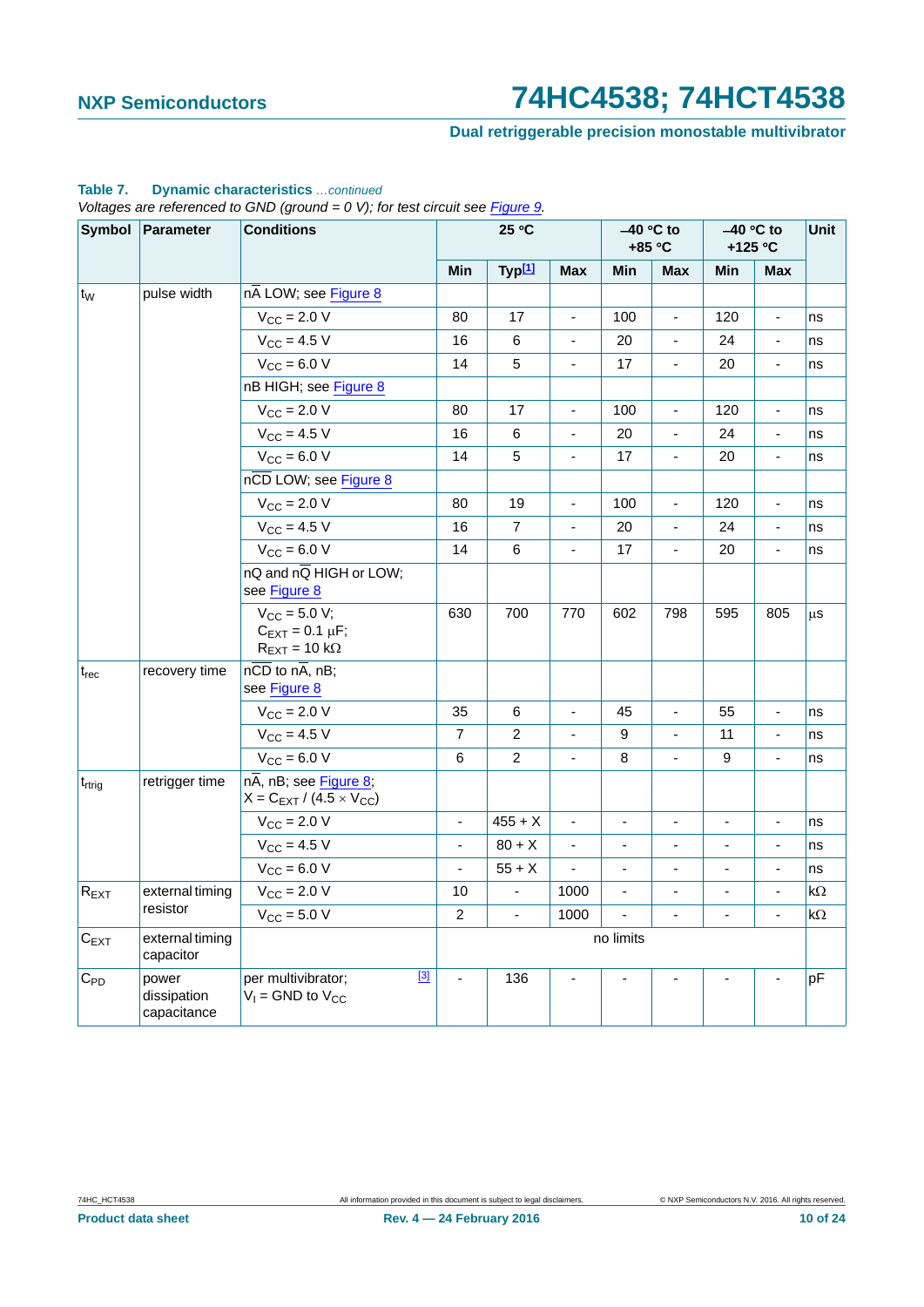### **Dual retriggerable precision monostable multivibrator**

|                    | Symbol Parameter                  | vollages are relevenced to GND (ground = 0 v), for lest circuit see <u>Figure 9</u> .<br><b>Conditions</b> |                          | 25 °C              |                |                          | $-40$ °C to<br>+85 °C |                          | $-40$ °C to<br>+125 °C   | Unit       |
|--------------------|-----------------------------------|------------------------------------------------------------------------------------------------------------|--------------------------|--------------------|----------------|--------------------------|-----------------------|--------------------------|--------------------------|------------|
|                    |                                   |                                                                                                            | Min                      | Typ <sup>[1]</sup> | <b>Max</b>     | Min                      | <b>Max</b>            | Min                      | <b>Max</b>               |            |
| 74HCT4538          |                                   |                                                                                                            |                          |                    |                |                          |                       |                          |                          |            |
| t <sub>PLH</sub>   | LOW to HIGH<br>propagation        | $n\overline{A}$ , nB to nQ;<br>see Figure 7                                                                |                          |                    |                |                          |                       |                          |                          |            |
|                    | delay                             | $V_{CC}$ = 4.5 V                                                                                           | $\blacksquare$           | 35                 | 60             | ä,                       | 75                    |                          | 90                       | ns         |
|                    |                                   | $V_{CC}$ = 5.0 V; C <sub>L</sub> = 15 pF                                                                   | $\overline{\phantom{a}}$ | 30                 | $\blacksquare$ | $\overline{\phantom{a}}$ | ä,                    | $\overline{\phantom{a}}$ | $\overline{\phantom{a}}$ | ns         |
|                    |                                   | $n\overline{CD}$ to $n\overline{Q}$ ; see Figure 7                                                         |                          |                    |                |                          |                       |                          |                          |            |
|                    |                                   | $V_{CC}$ = 4.5 V                                                                                           | $\blacksquare$           | 35                 | 60             | $\overline{\phantom{a}}$ | 75                    | $\overline{\phantom{a}}$ | 90                       | ns         |
| t <sub>PHL</sub>   | <b>HIGH to LOW</b><br>propagation | $n\overline{A}$ , nB to $n\overline{Q}$ ;<br>see Figure 7                                                  |                          |                    |                |                          |                       |                          |                          |            |
|                    | delay                             | $V_{\rm CC} = 4.5 V$                                                                                       | $\blacksquare$           | 35                 | 60             | $\blacksquare$           | 75                    | ä,                       | 90                       | ns         |
|                    |                                   | $V_{CC}$ = 5.0 V; C <sub>L</sub> = 15 pF                                                                   | ÷,                       | 30                 |                |                          |                       |                          | ÷,                       | ns         |
|                    |                                   | nCD to nQ; see Figure 7                                                                                    |                          |                    |                |                          |                       |                          |                          |            |
|                    |                                   | $V_{CC}$ = 4.5 V                                                                                           | ÷,                       | 35                 | 60             | ä,                       | 75                    | $\bar{\phantom{a}}$      | 90                       | ns         |
| $ t_t $            | transition time                   | $[2]$<br>nQ and $n\overline{Q}$ ; see Figure 7                                                             |                          |                    |                |                          |                       |                          |                          |            |
|                    |                                   | $V_{CC} = 4.5 V$                                                                                           | ä,                       | $\overline{7}$     | 15             | ä,                       | 19                    | ä,                       | 21                       | ns         |
| t <sub>w</sub>     | pulse width                       | nA LOW; see Figure 8                                                                                       |                          |                    |                |                          |                       |                          |                          |            |
|                    |                                   | $V_{CC}$ = 4.5 V                                                                                           | 20                       | 11                 | ÷,             | 25                       | Ξ                     | 30                       | $\blacksquare$           | ns         |
|                    |                                   | nB HIGH; see Figure 8                                                                                      |                          |                    |                |                          |                       |                          |                          |            |
|                    |                                   | $V_{CC}$ = 4.5 V                                                                                           | 16                       | 5                  | ÷,             | 20                       | $\overline{a}$        | 24                       | ä,                       | ns         |
|                    |                                   | nCD LOW; see Figure 8                                                                                      |                          |                    |                |                          |                       |                          |                          |            |
|                    |                                   | $V_{CC} = 4.5 V$                                                                                           | 20                       | 11                 | $\blacksquare$ | 25                       | ä,                    | 30                       | $\blacksquare$           | ns         |
|                    |                                   | nQ and nQ HIGH or LOW;<br>see Figure 8                                                                     |                          |                    |                |                          |                       |                          |                          |            |
|                    |                                   | $V_{CC} = 5.0 V;$<br>$C_{\text{EXT}} = 0.1 \mu F$ ;<br>$R_{\text{EXT}} = 10 \text{ k}\Omega$               | 630                      | 700                | 770            | 602                      | 798                   | 595                      | 805                      | $\mu$ s    |
| $t_{rec}$          | recovery time                     | $n\overline{CD}$ to $n\overline{A}$ , nB;<br>see Figure 8                                                  |                          |                    |                |                          |                       |                          |                          |            |
|                    |                                   | $V_{CC} = 4.5 V$                                                                                           | 7                        | 2                  |                | 9                        |                       | 11                       |                          | ns         |
| t <sub>rtrig</sub> | retrigger time                    | $n\overline{A}$ , nB; see Figure 8;<br>$X = C_{EXT} / (4.5 \times V_{CC})$                                 |                          |                    |                |                          |                       |                          |                          |            |
|                    |                                   | $V_{\text{CC}} = 4.5 V$                                                                                    |                          | $80 + X$           |                |                          | $\overline{a}$        |                          |                          | ns         |
| $R_{EXT}$          | external timing<br>resistor       | $V_{\text{CC}}$ = 5.0 V                                                                                    | $\overline{c}$           | ٠                  | 1000           | ٠                        | $\overline{a}$        | $\overline{a}$           |                          | k $\Omega$ |
| $C_{EXT}$          | external timing<br>capacitor      | $V_{CC}$ = 5.0 V                                                                                           |                          |                    |                | no limits                |                       |                          |                          |            |

#### **Table 7. Dynamic characteristics** *…continued*

*Voltages are referenced to GND (ground = 0 V); for test circuit see Figure 9.*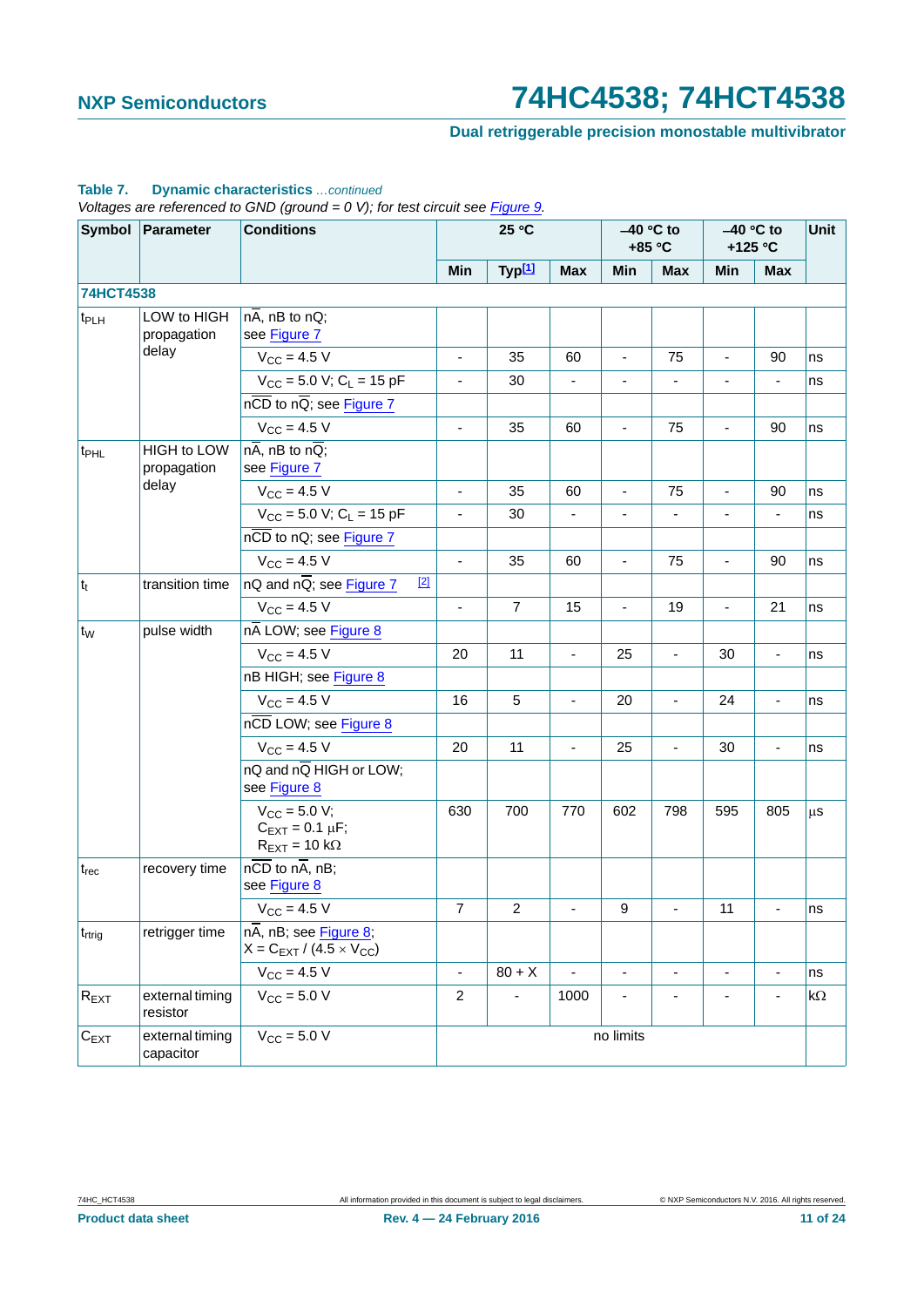#### **Dual retriggerable precision monostable multivibrator**

#### **Table 7. Dynamic characteristics** *…continued*

*Voltages are referenced to GND (ground = 0 V); for test circuit see Figure 9.*

|          | Symbol Parameter                    | <b>Conditions</b>                                              |     | 25 °C              |            | $-40$ °C to<br>$+85 °C$  |                          | $-40$ °C to<br>+125 $\degree$ C |            | Unit |
|----------|-------------------------------------|----------------------------------------------------------------|-----|--------------------|------------|--------------------------|--------------------------|---------------------------------|------------|------|
|          |                                     |                                                                | Min | Typ <sup>[1]</sup> | <b>Max</b> | Min                      | <b>Max</b>               | Min                             | <b>Max</b> |      |
| $C_{PD}$ | power<br>dissipation<br>capacitance | $[3]$<br>per multivibrator;<br>$V_1$ = GND to $V_{CC}$ – 1.5 V | -   | 138                | -          | $\overline{\phantom{0}}$ | $\overline{\phantom{a}}$ |                                 |            | pF   |

<span id="page-11-0"></span>[1] Typical values are measured at nominal supply voltage ( $V_{CC}$  = 3.3 V and  $V_{CC}$  = 5.0 V).

<span id="page-11-2"></span>[2]  $t_t$  is the same as  $t_{\text{THL}}$  and  $t_{\text{TLH}}$ .

<span id="page-11-3"></span>[3] C<sub>PD</sub> is used to determine the dynamic power dissipation ( $P_D$  in  $\mu$ W).

 $P_D = C_{PD} \times V_{CC}^2 \times f_i + \Sigma (C_L \times V_{CC}^2 \times f_0) + 0.48 \times C_{EXT} \times V_{CC}^2 \times f_0 + D \times 0.8 \times V_{CC}$  where:

 $f_i$  = input frequency in MHz;

 $f_0$  = output frequency in MHz;

 $\Sigma(C_L \times V_{CC}^2 \times f_0)$  = sum of the outputs;

 $C_L$  = output load capacitance in pF;

 $V_{CC}$  = supply voltage in V;

 $D =$  duty cycle factor in %:

 $C_{EXT}$  = external timing capacitance in pF.

### <span id="page-11-4"></span>**11. Waveforms**



<span id="page-11-1"></span>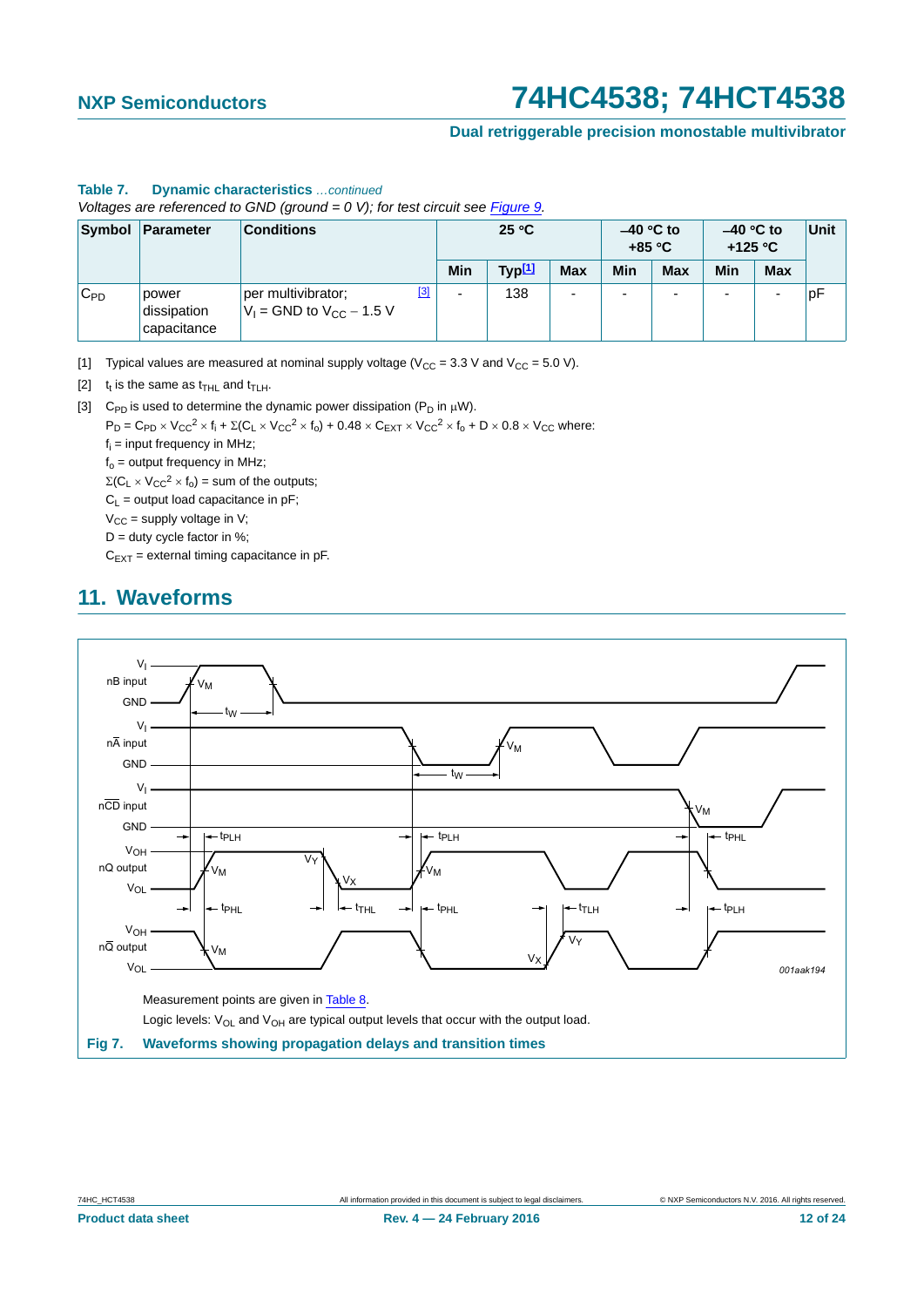**Dual retriggerable precision monostable multivibrator**



#### <span id="page-12-1"></span><span id="page-12-0"></span>**Table 8. Measurement points**

| Type      | <b>Input</b>   | <b>Output</b> |             |             |
|-----------|----------------|---------------|-------------|-------------|
|           | V <sub>M</sub> | $V_{M}$       | $V_{\rm X}$ | V٧          |
| 74HC4538  | $0.5V_{CC}$    | $0.5V_{CC}$   | $0.1V_{CC}$ | $0.9V_{CC}$ |
| 74HCT4538 | 1.3 V          | 1.3V          | $0.1V_{CC}$ | $0.9V_{CC}$ |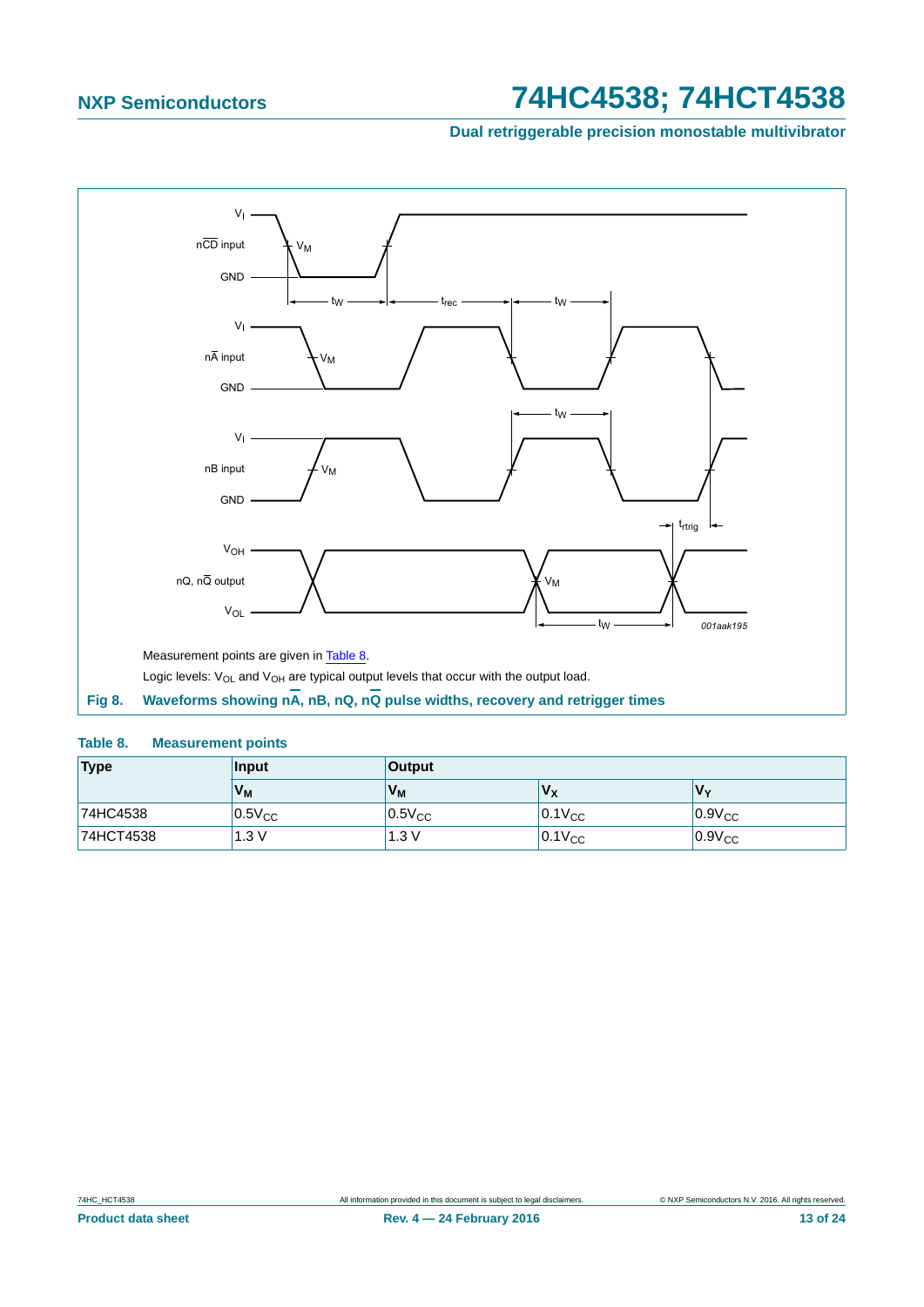#### **Dual retriggerable precision monostable multivibrator**



#### <span id="page-13-1"></span><span id="page-13-0"></span>**Table 9. Test data**

| <b>Type</b> | <b>Input</b> |                                 | Load         |           | S1 position                         |
|-------------|--------------|---------------------------------|--------------|-----------|-------------------------------------|
|             | Vı           | t <sub>r</sub> , t <sub>f</sub> | 'u           | Rı        | t <sub>PHL</sub> , t <sub>PLH</sub> |
| 74HC4538    | ∨сс          | 6 ns                            | 15 pF, 50 pF | $k\Omega$ | open                                |
| 74HCT4538   | 3V           | 6 ns                            | 15 pF, 50 pF | $k\Omega$ | open                                |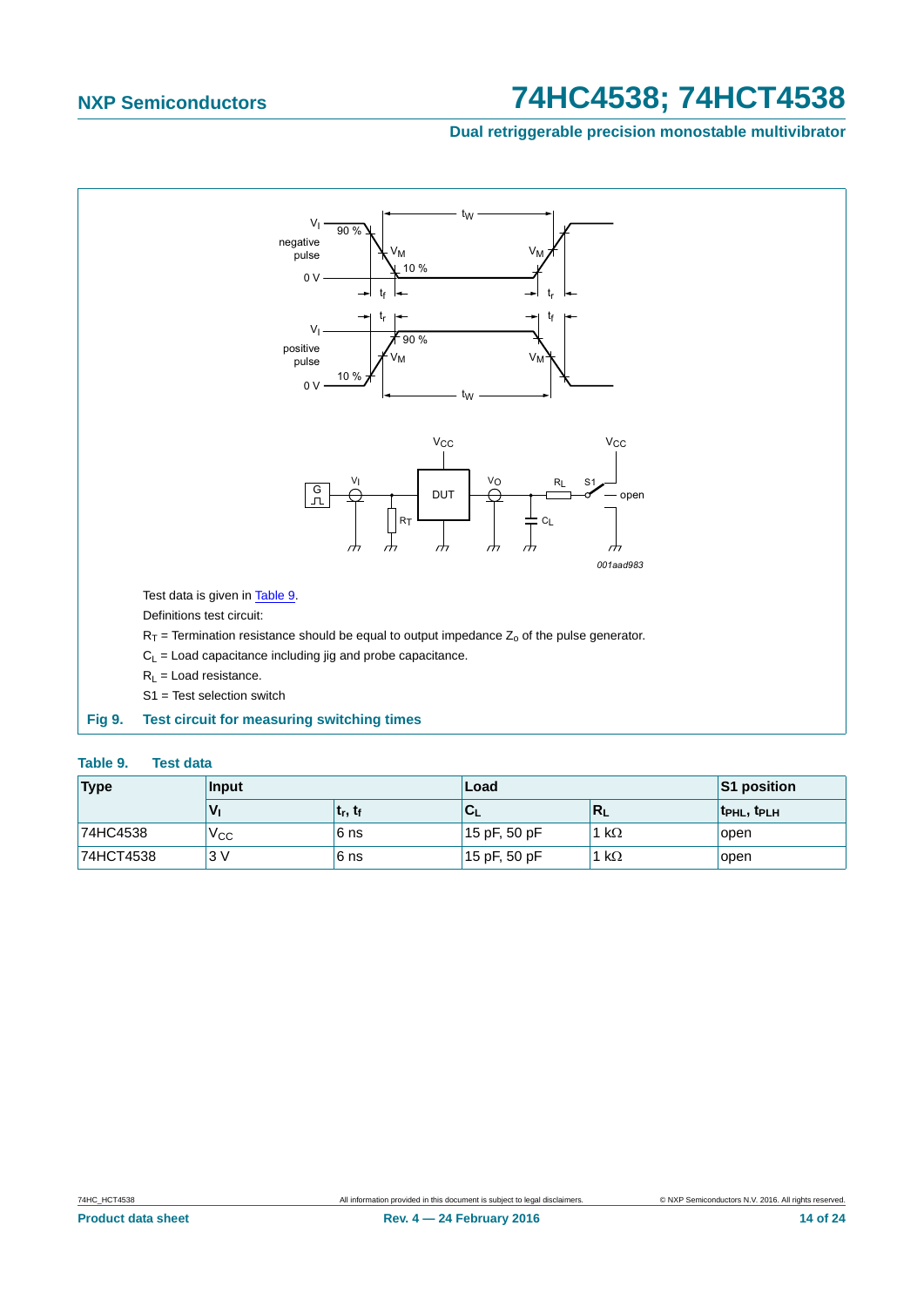**Dual retriggerable precision monostable multivibrator**

### <span id="page-14-2"></span><span id="page-14-1"></span>**12. Application information**

#### **12.1 Power-down considerations**

A large capacitor  $(C_{FXT})$  may cause problems when powering-down the monostable due to energy stored in this capacitor. When a system containing this device is powered-down or rapid decrease of  $V_{CC}$  to zero occurs, the monostable may sustain damage, due to the capacitor discharging through the input protection diodes. To avoid this possibility, use a damping diode ( $D_{E\times T}$ ) preferably a germanium or Schottky type diode able to withstand large current surges and connect as shown in [Figure 10](#page-14-0)





### <span id="page-14-3"></span><span id="page-14-0"></span>**12.2 Graphs**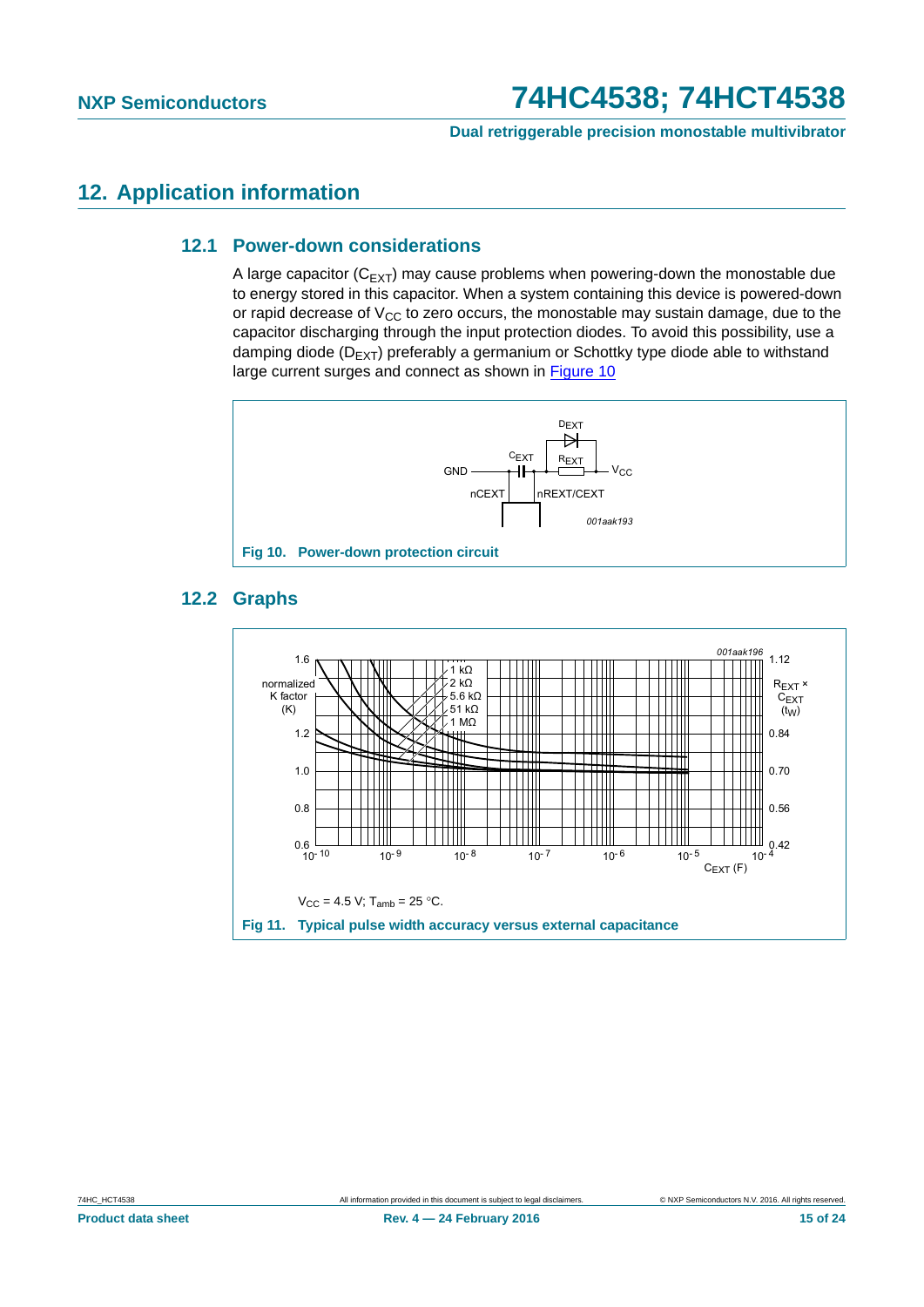Dual retriggerable precision monostable multivibrator







All information provided in this document is subject to legal disclaimers

74HC\_HCT4538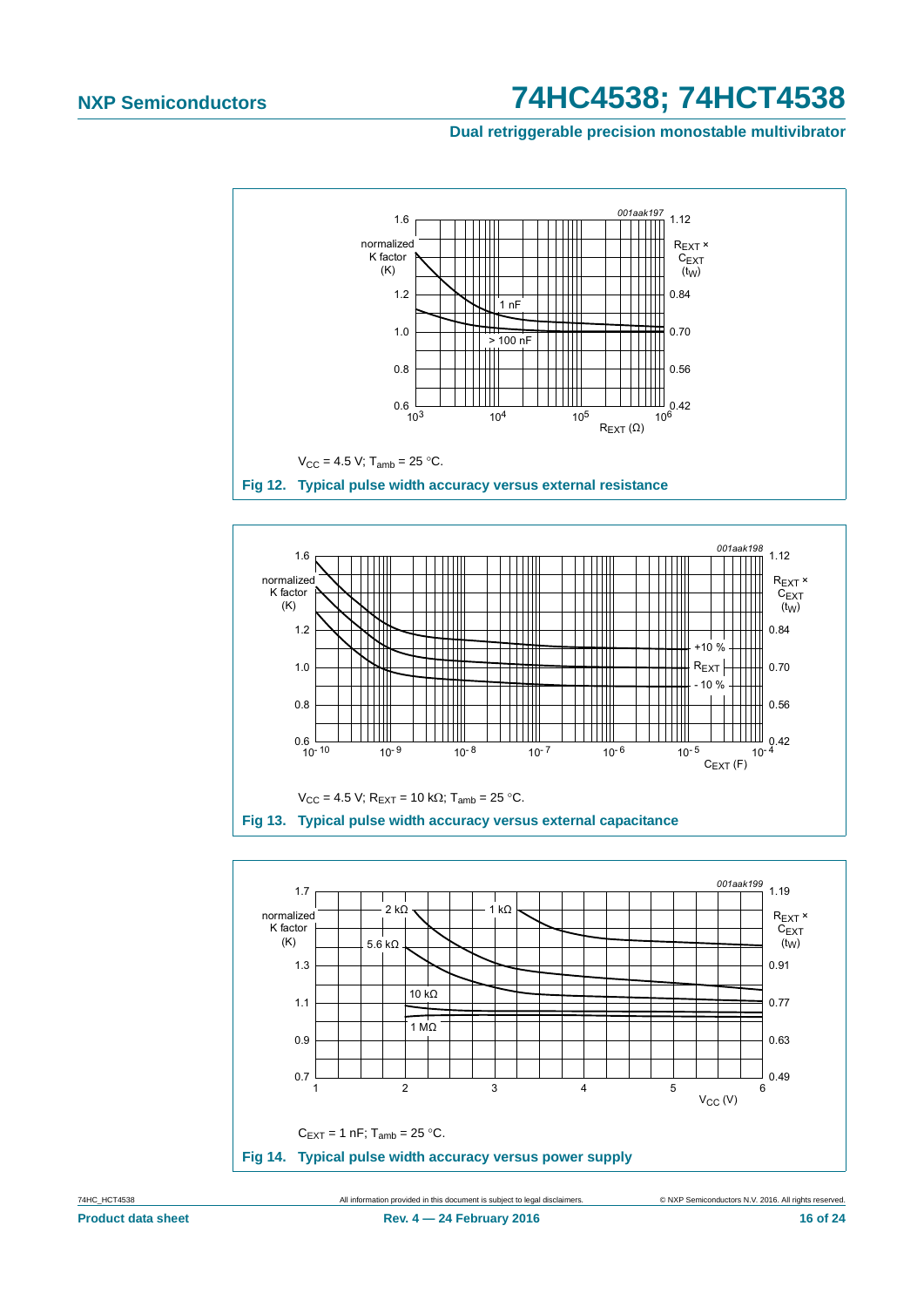#### **Dual retriggerable precision monostable multivibrator**







74HC\_HCT4538 All information provided in this document is subject to legal disclaimers. © NXP Semiconductors N.V. 2016. All rights reserved.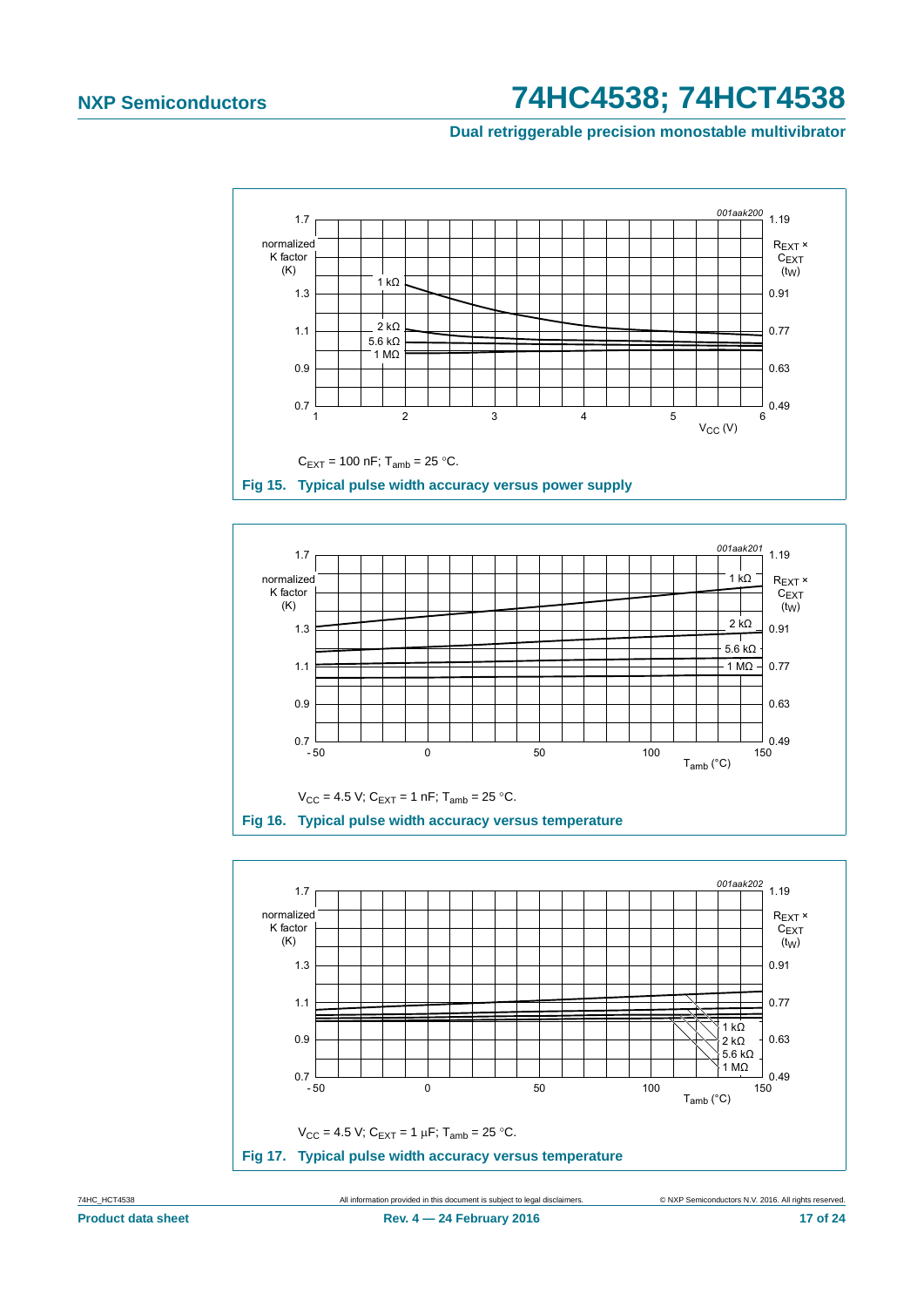#### **NXP Semiconductors**

# 74HC4538; 74HCT4538

Dual retriggerable precision monostable multivibrator

### <span id="page-17-0"></span>13. Package outline



#### Fig 18. Package outline SOT109-1 (SO16)

74HC\_HCT4538

© NXP Semiconductors N.V. 2016. All rights reserved.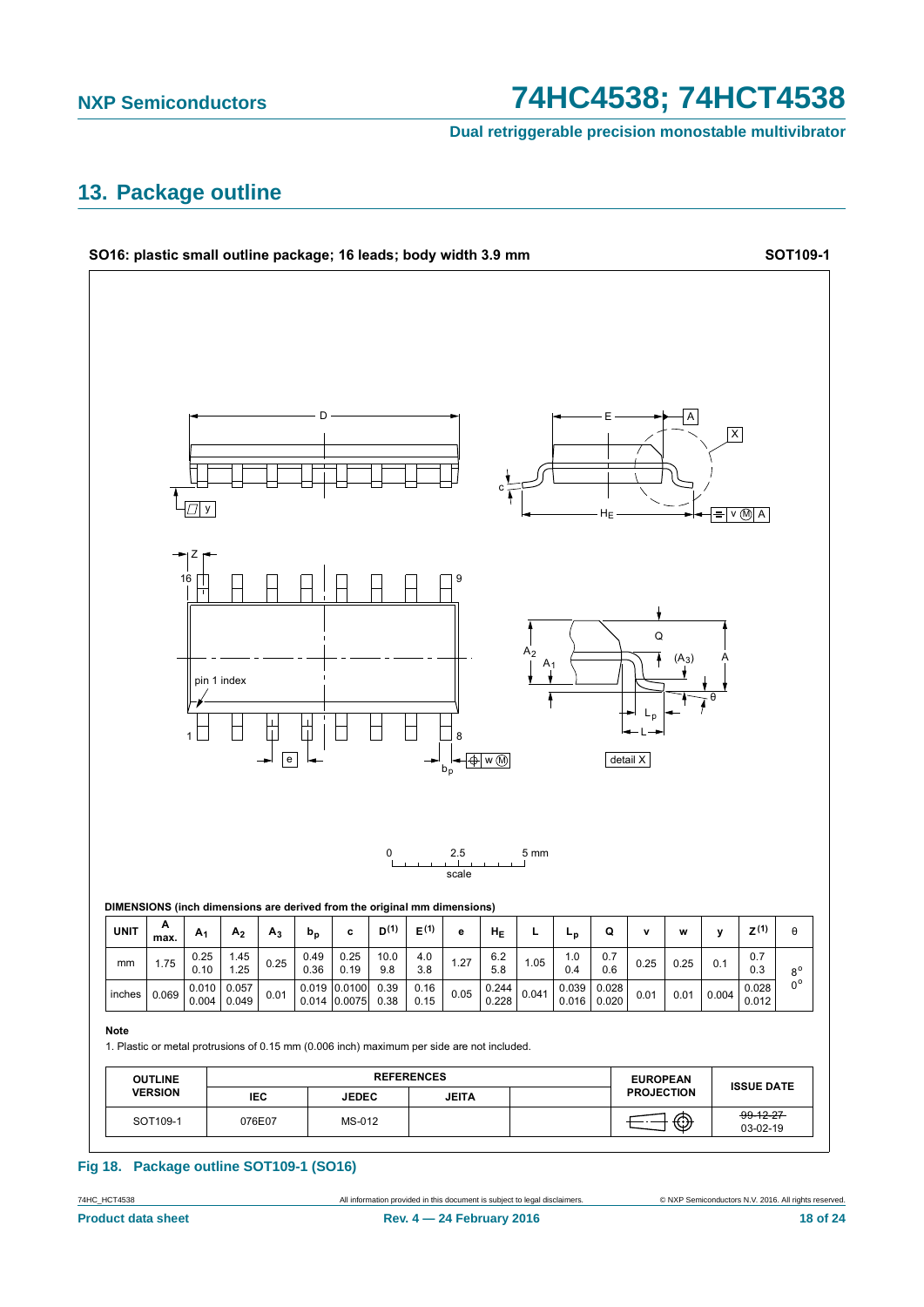Dual retriggerable precision monostable multivibrator



#### Fig 19. Package outline SOT338-1 (SSOP16)

All information provided in this document is subject to legal disclaimers.

74HC\_HCT4538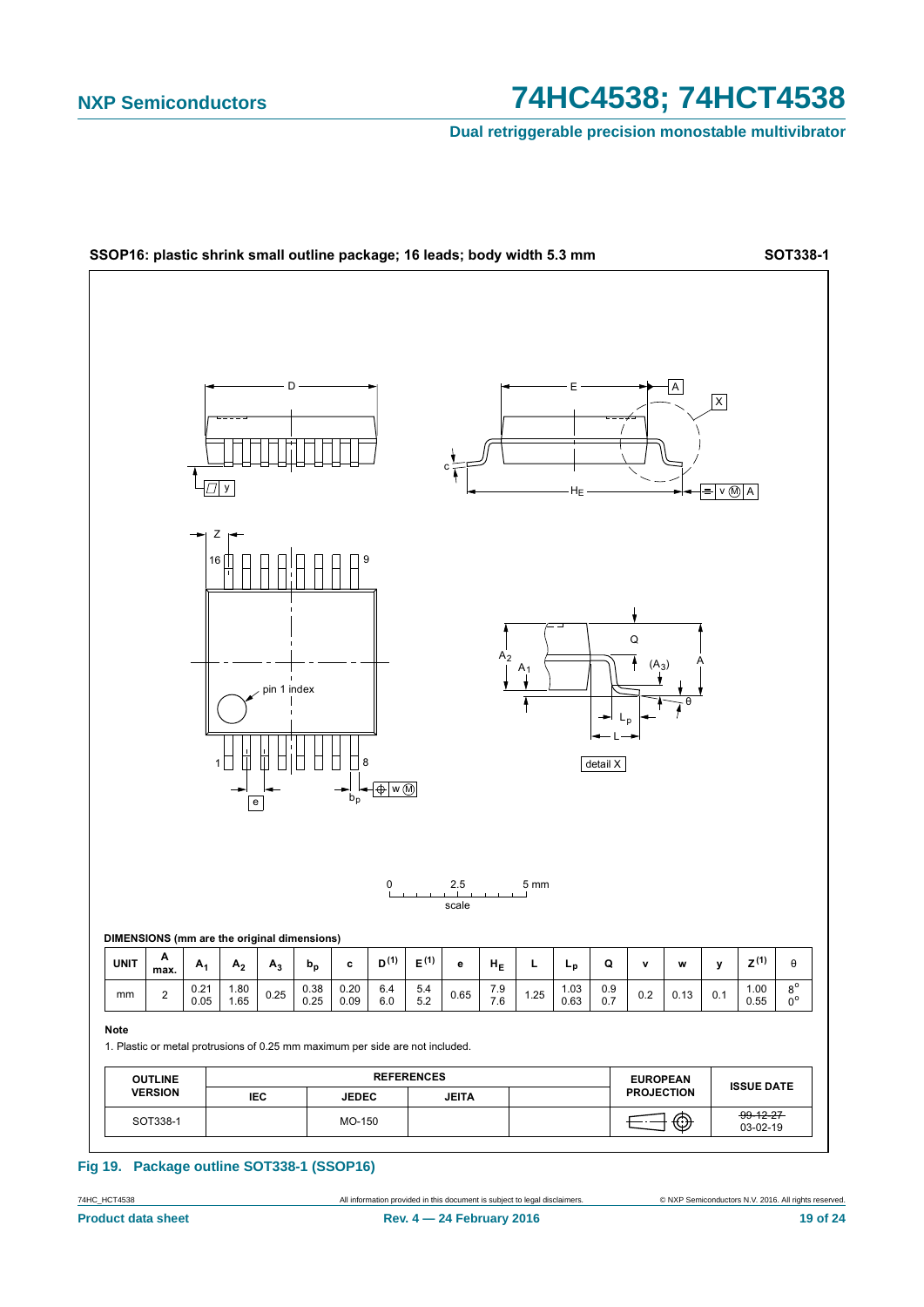Dual retriggerable precision monostable multivibrator



#### Fig 20. Package outline SOT403-1 (TSSOP16)

All information provided in this document is subject to legal disclaimers.

74HC\_HCT4538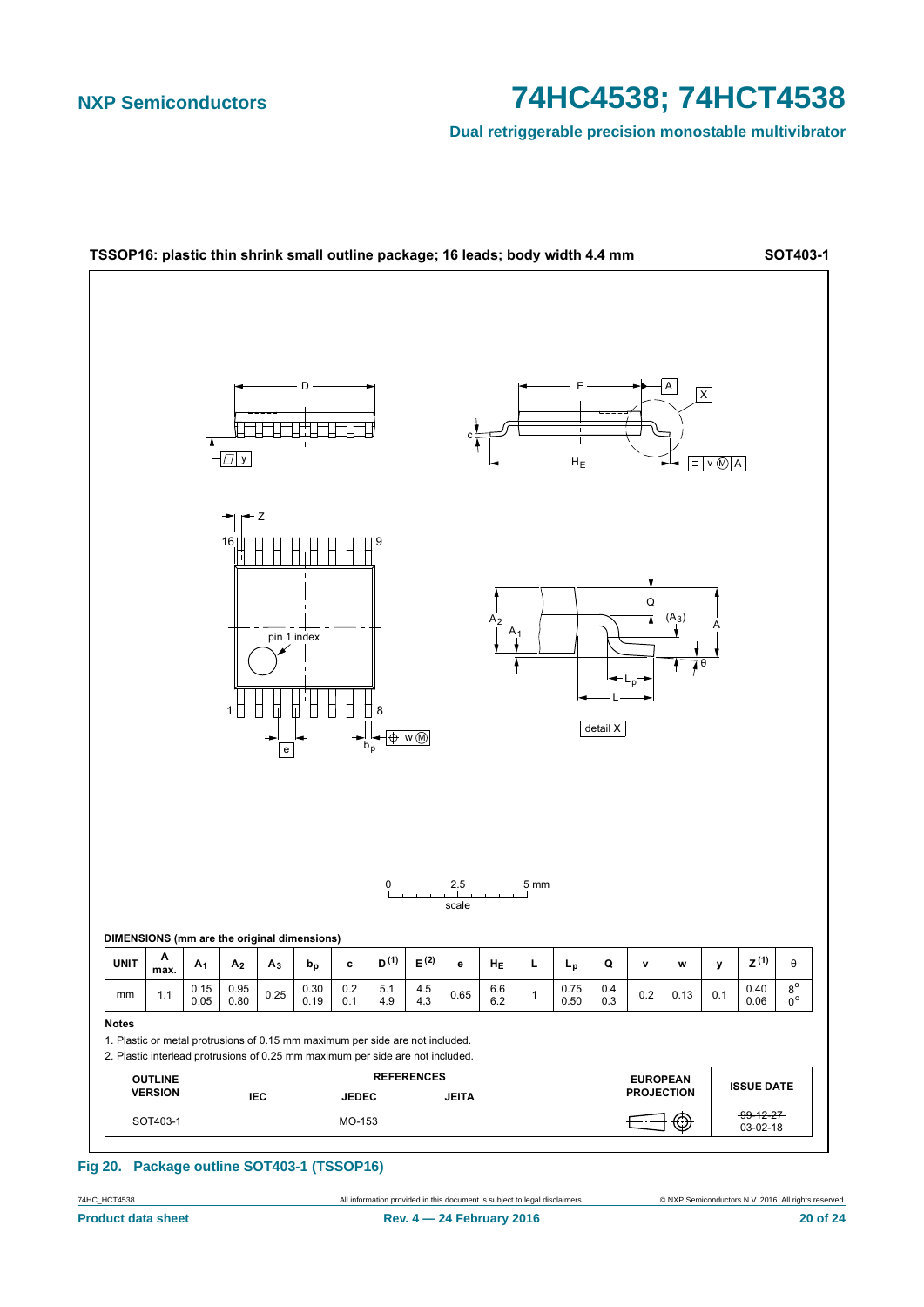**Dual retriggerable precision monostable multivibrator**

# <span id="page-20-0"></span>**14. Abbreviations**

| <b>Table 10. Abbreviations</b> |                                         |  |
|--------------------------------|-----------------------------------------|--|
| Acronym                        | <b>Description</b>                      |  |
| <b>CMOS</b>                    | Complementary Metal-Oxide Semiconductor |  |
| <b>DUT</b>                     | Device Under Test                       |  |
| <b>ESD</b>                     | ElectroStatic Discharge                 |  |
| <b>HBM</b>                     | Human Body Model                        |  |
| <b>MM</b>                      | Machine Model                           |  |
| <b>TTL</b>                     | <b>Transistor-Transistor Logic</b>      |  |

# <span id="page-20-1"></span>**15. Revision history**

#### **Table 11. Revision history**

| Document ID                                                             | <b>Release date</b>                                                                                                                 | Data sheet status     | <b>Change notice</b> | <b>Supersedes</b>    |  |
|-------------------------------------------------------------------------|-------------------------------------------------------------------------------------------------------------------------------------|-----------------------|----------------------|----------------------|--|
| 74HC HCT4538 v.4                                                        | 20160224                                                                                                                            | Product data sheet    |                      | 74HC HCT4538 v.3     |  |
| Modifications:                                                          | • Type numbers 74HC4538N and 74HCT4538N (SOT38-4) removed.                                                                          |                       |                      |                      |  |
| 74HC HCT4538 v.3                                                        | 20090608                                                                                                                            | Product data sheet    |                      | 74HC HCT4538 CNV v.2 |  |
| Modifications:                                                          | The format of this data sheet has been redesigned to comply with the new identity<br>guidelines of NXP Semiconductors.              |                       |                      |                      |  |
|                                                                         | • Legal texts have been adapted to the new company name where appropriate.                                                          |                       |                      |                      |  |
|                                                                         | Pin names changed throughout.                                                                                                       |                       |                      |                      |  |
|                                                                         | Section Section 7, Section 8 and Section 9 added, taken from the 74HC/T HCMOS Family<br>characteristics/specification (March 1988). |                       |                      |                      |  |
|                                                                         | • Test circuit added: Figure 9.                                                                                                     |                       |                      |                      |  |
|                                                                         | • Quick reference data incorporated in to Section 9 and Section 10.                                                                 |                       |                      |                      |  |
| Package information added for DIP16, SO16, SSOP16 and TSSOP16 packages. |                                                                                                                                     |                       |                      |                      |  |
| 74HC HCT4538 CNV v.2   19970902                                         |                                                                                                                                     | Product specification |                      |                      |  |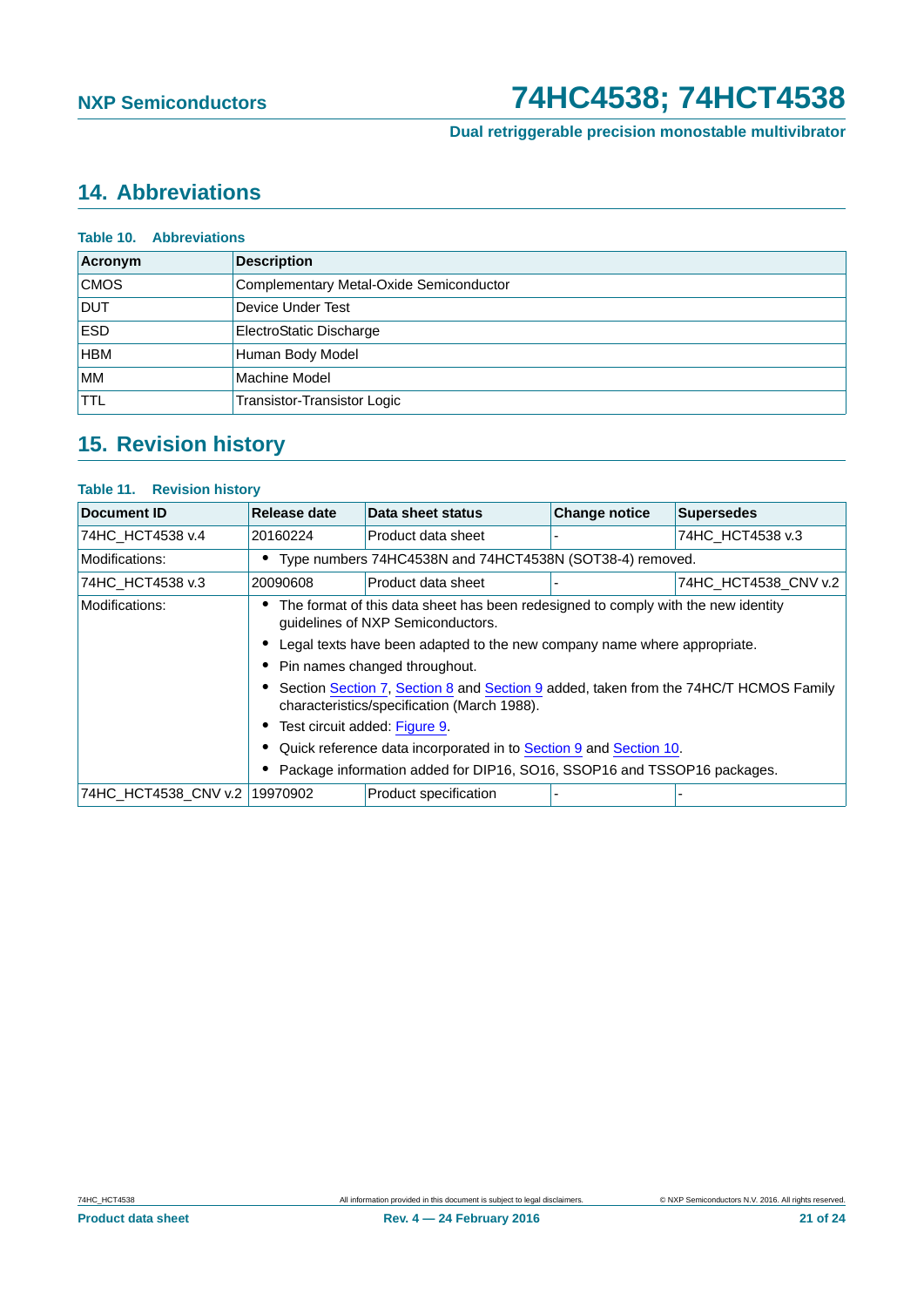### <span id="page-21-3"></span>**16. Legal information**

### <span id="page-21-4"></span>**16.1 Data sheet status**

| Document status[1][2]          | <b>Product status</b> <sup>[3]</sup> | <b>Definition</b>                                                                     |
|--------------------------------|--------------------------------------|---------------------------------------------------------------------------------------|
| Objective [short] data sheet   | Development                          | This document contains data from the objective specification for product development. |
| Preliminary [short] data sheet | Qualification                        | This document contains data from the preliminary specification.                       |
| Product [short] data sheet     | Production                           | This document contains the product specification.                                     |

<span id="page-21-0"></span>[1] Please consult the most recently issued document before initiating or completing a design.

<span id="page-21-1"></span>[2] The term 'short data sheet' is explained in section "Definitions".

<span id="page-21-2"></span>[3] The product status of device(s) described in this document may have changed since this document was published and may differ in case of multiple devices. The latest product status<br>information is available on the Intern

#### <span id="page-21-5"></span>**16.2 Definitions**

**Draft —** The document is a draft version only. The content is still under internal review and subject to formal approval, which may result in modifications or additions. NXP Semiconductors does not give any representations or warranties as to the accuracy or completeness of information included herein and shall have no liability for the consequences of use of such information.

**Short data sheet —** A short data sheet is an extract from a full data sheet with the same product type number(s) and title. A short data sheet is intended for quick reference only and should not be relied upon to contain detailed and full information. For detailed and full information see the relevant full data sheet, which is available on request via the local NXP Semiconductors sales office. In case of any inconsistency or conflict with the short data sheet, the full data sheet shall prevail.

**Product specification —** The information and data provided in a Product data sheet shall define the specification of the product as agreed between NXP Semiconductors and its customer, unless NXP Semiconductors and customer have explicitly agreed otherwise in writing. In no event however, shall an agreement be valid in which the NXP Semiconductors product is deemed to offer functions and qualities beyond those described in the Product data sheet.

### <span id="page-21-6"></span>**16.3 Disclaimers**

**Limited warranty and liability —** Information in this document is believed to be accurate and reliable. However, NXP Semiconductors does not give any representations or warranties, expressed or implied, as to the accuracy or completeness of such information and shall have no liability for the consequences of use of such information. NXP Semiconductors takes no responsibility for the content in this document if provided by an information source outside of NXP Semiconductors.

In no event shall NXP Semiconductors be liable for any indirect, incidental, punitive, special or consequential damages (including - without limitation - lost profits, lost savings, business interruption, costs related to the removal or replacement of any products or rework charges) whether or not such damages are based on tort (including negligence), warranty, breach of contract or any other legal theory.

Notwithstanding any damages that customer might incur for any reason whatsoever, NXP Semiconductors' aggregate and cumulative liability towards customer for the products described herein shall be limited in accordance with the *Terms and conditions of commercial sale* of NXP Semiconductors.

**Right to make changes —** NXP Semiconductors reserves the right to make changes to information published in this document, including without limitation specifications and product descriptions, at any time and without notice. This document supersedes and replaces all information supplied prior to the publication hereof.

**Suitability for use —** NXP Semiconductors products are not designed, authorized or warranted to be suitable for use in life support, life-critical or safety-critical systems or equipment, nor in applications where failure or malfunction of an NXP Semiconductors product can reasonably be expected to result in personal injury, death or severe property or environmental damage. NXP Semiconductors and its suppliers accept no liability for inclusion and/or use of NXP Semiconductors products in such equipment or applications and therefore such inclusion and/or use is at the customer's own risk.

**Applications —** Applications that are described herein for any of these products are for illustrative purposes only. NXP Semiconductors makes no representation or warranty that such applications will be suitable for the specified use without further testing or modification.

Customers are responsible for the design and operation of their applications and products using NXP Semiconductors products, and NXP Semiconductors accepts no liability for any assistance with applications or customer product design. It is customer's sole responsibility to determine whether the NXP Semiconductors product is suitable and fit for the customer's applications and products planned, as well as for the planned application and use of customer's third party customer(s). Customers should provide appropriate design and operating safeguards to minimize the risks associated with their applications and products.

NXP Semiconductors does not accept any liability related to any default, damage, costs or problem which is based on any weakness or default in the customer's applications or products, or the application or use by customer's third party customer(s). Customer is responsible for doing all necessary testing for the customer's applications and products using NXP Semiconductors products in order to avoid a default of the applications and the products or of the application or use by customer's third party customer(s). NXP does not accept any liability in this respect.

**Limiting values —** Stress above one or more limiting values (as defined in the Absolute Maximum Ratings System of IEC 60134) will cause permanent damage to the device. Limiting values are stress ratings only and (proper) operation of the device at these or any other conditions above those given in the Recommended operating conditions section (if present) or the Characteristics sections of this document is not warranted. Constant or repeated exposure to limiting values will permanently and irreversibly affect the quality and reliability of the device.

**Terms and conditions of commercial sale —** NXP Semiconductors products are sold subject to the general terms and conditions of commercial sale, as published at<http://www.nxp.com/profile/terms>, unless otherwise agreed in a valid written individual agreement. In case an individual agreement is concluded only the terms and conditions of the respective agreement shall apply. NXP Semiconductors hereby expressly objects to applying the customer's general terms and conditions with regard to the purchase of NXP Semiconductors products by customer.

**No offer to sell or license —** Nothing in this document may be interpreted or construed as an offer to sell products that is open for acceptance or the grant, conveyance or implication of any license under any copyrights, patents or other industrial or intellectual property rights.

T4HC\_HCT4538 **All information provided in this document is subject to legal disclaimers. ONXP Semiconductors N.V. 2016. All rights reserved.**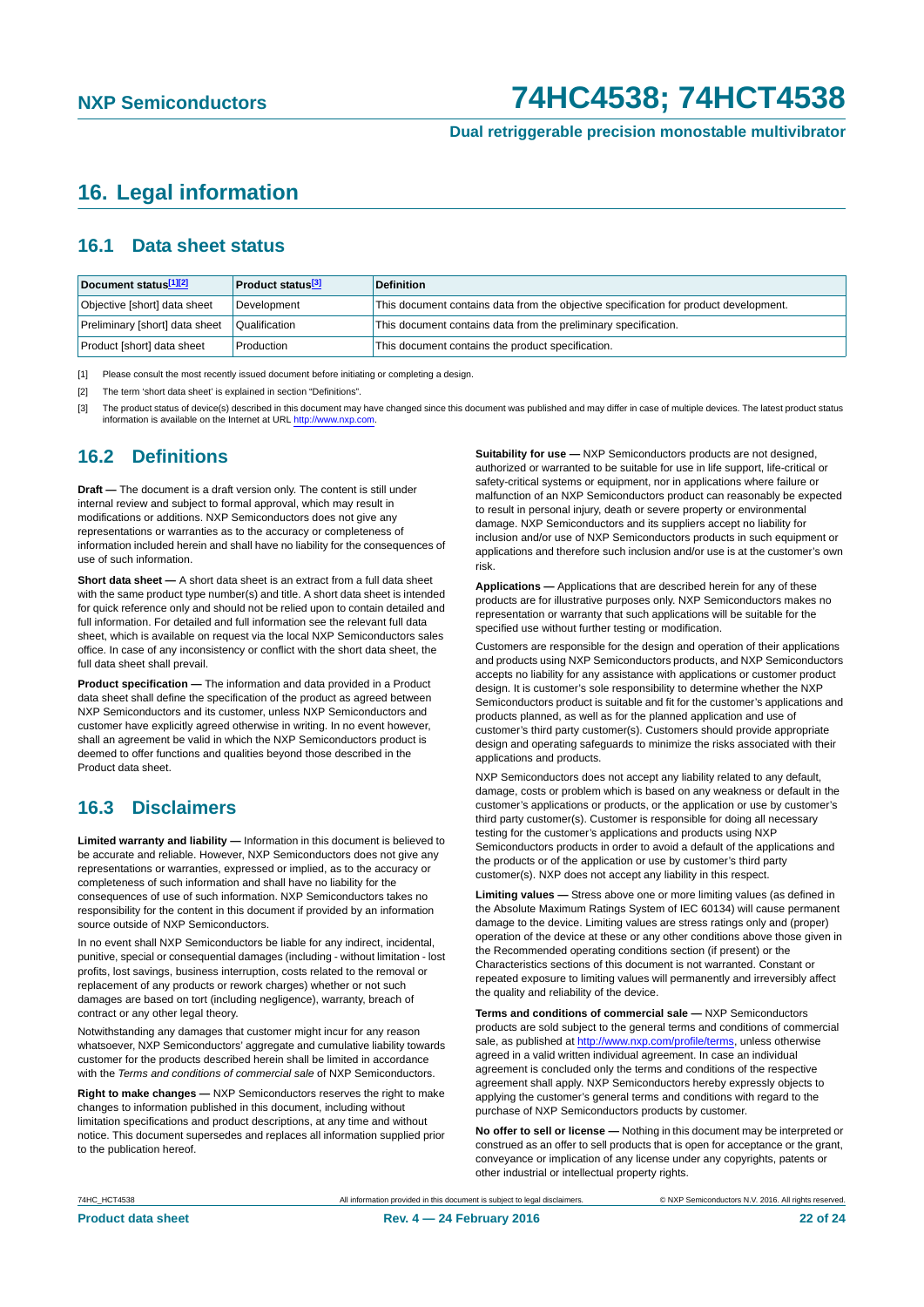#### **Dual retriggerable precision monostable multivibrator**

**Export control —** This document as well as the item(s) described herein may be subject to export control regulations. Export might require a prior authorization from competent authorities.

**Non-automotive qualified products —** Unless this data sheet expressly states that this specific NXP Semiconductors product is automotive qualified, the product is not suitable for automotive use. It is neither qualified nor tested in accordance with automotive testing or application requirements. NXP Semiconductors accepts no liability for inclusion and/or use of non-automotive qualified products in automotive equipment or applications.

In the event that customer uses the product for design-in and use in automotive applications to automotive specifications and standards, customer (a) shall use the product without NXP Semiconductors' warranty of the product for such automotive applications, use and specifications, and (b) whenever customer uses the product for automotive applications beyond

#### NXP Semiconductors' specifications such use shall be solely at customer's own risk, and (c) customer fully indemnifies NXP Semiconductors for any liability, damages or failed product claims resulting from customer design and use of the product for automotive applications beyond NXP Semiconductors' standard warranty and NXP Semiconductors' product specifications.

**Translations —** A non-English (translated) version of a document is for reference only. The English version shall prevail in case of any discrepancy between the translated and English versions.

### <span id="page-22-0"></span>**16.4 Trademarks**

Notice: All referenced brands, product names, service names and trademarks are the property of their respective owners.

### <span id="page-22-1"></span>**17. Contact information**

For more information, please visit: **http://www.nxp.com**

For sales office addresses, please send an email to: **salesaddresses@nxp.com**